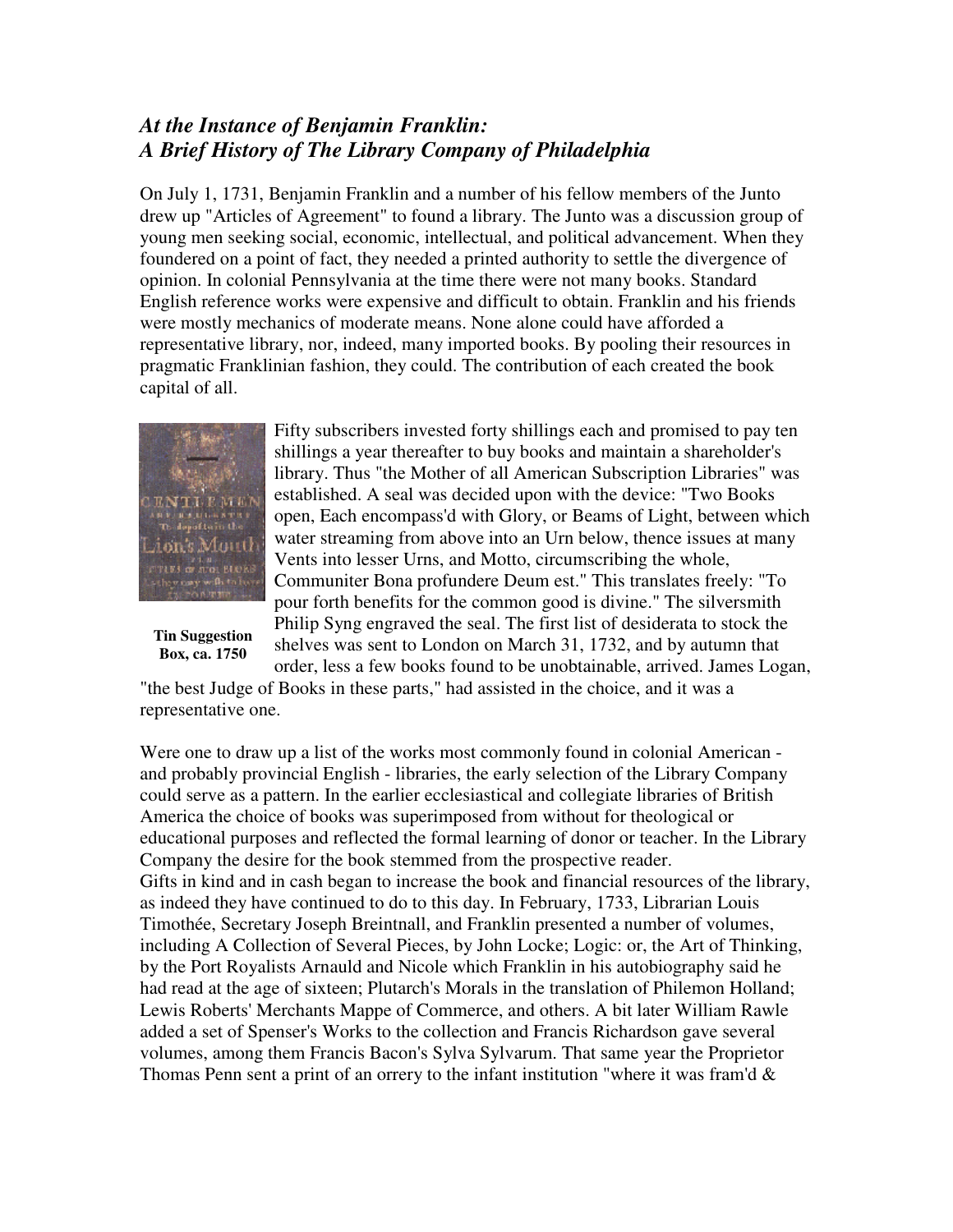hung up at our late annual Election of Officers, when the Presenter was frequently named with just Gratitude." Much more Penn bounty was hoped for.

In the spring of 1735 a florid address was delivered to John Penn, then in residence at Pennsbury, which concluded: "That Virtue, Learning & true Religion may increase and flourish, under the Encouragement and Protection of your honourable House, is our earnest and hearty Endeavour." Penn acknowledged the Library Company's thinly veiled request for patronage with thanks. More generous was the unsolicited gift of £34 sterling which arrived in the summer of 1738 from Walter Sydserfe, Scottish-born physician and planter of Antigua, who had heard of the establishment of the library from John Sober, one of its original directors. A good start had been made.

By the time the library issued its earliest surviving printed catalogue of 1741, the general mix of its collection was established for over a century. Excluding gifts, historical works broadly defined accounted for approximately one-third of the total holdings. These included geographical books and accounts of voyages and travels, which latter category the Library Company emphasized until comparatively recently. Literature - plays and poems mostly - comprised a little more than twenty percent, approximately the same proportion as science. Theology accounted for only a tenth of the titles. This was in marked contrast to the earlier libraries of Harvard and Yale, but a harbinger of other popular libraries which were founded later. Such a diminution of printed religiosity was a characteristic difference between a theological seventeenth century in the British colonies and a Deistical eighteenth century. To conclude the selection, it should be noted that philosophy matched theology in numbers, and that economics and such social sciences, the arts, linguistics, and the indefinables accounted for the rest. Bought for many years through the agency of the Quaker mercer-naturalist of London, Peter Collinson, this was and long remained the basic weighting of book selection until the decline of the proprietary libraries in the last half of the nineteenth century.

The Library Company flourished because it adopted a purchasing policy responsive to the needs of its intellectually alert, economically ambitious, but non-elite membership. Its successful example was quickly copied along the Atlantic seaboard from Salem to Charleston. It was Franklin's opinion that "these Libraries have improved the general Conversation of Americans, made the common Tradesmen and Farmers as intelligent as most Gentlemen from other Countries, and perhaps have contributed in some Degree to the Stand so generally made throughout the Colonies in Defence of their Priviledges." The Library soon became not only an increasing collection of books but also a fullfledged cabinet of curiosities in the Renaissance mode. Donors deposited in its rooms antique coins, fossils, fauna pickled in spirits, unusual geological specimens, tanned skins, and other oddities. In accordance with its role as an all-embracing cultural institution, the Library Company also participated in the increasingly popular scientific experimentation of its day.

At first housed in a room in the librarian's lodgings, the burgeoning accumulation became too much for private quarters. When John Penn sent an air-pump to the quasi-learned society, the directors had to take a major step to house it properly. The instrument arrived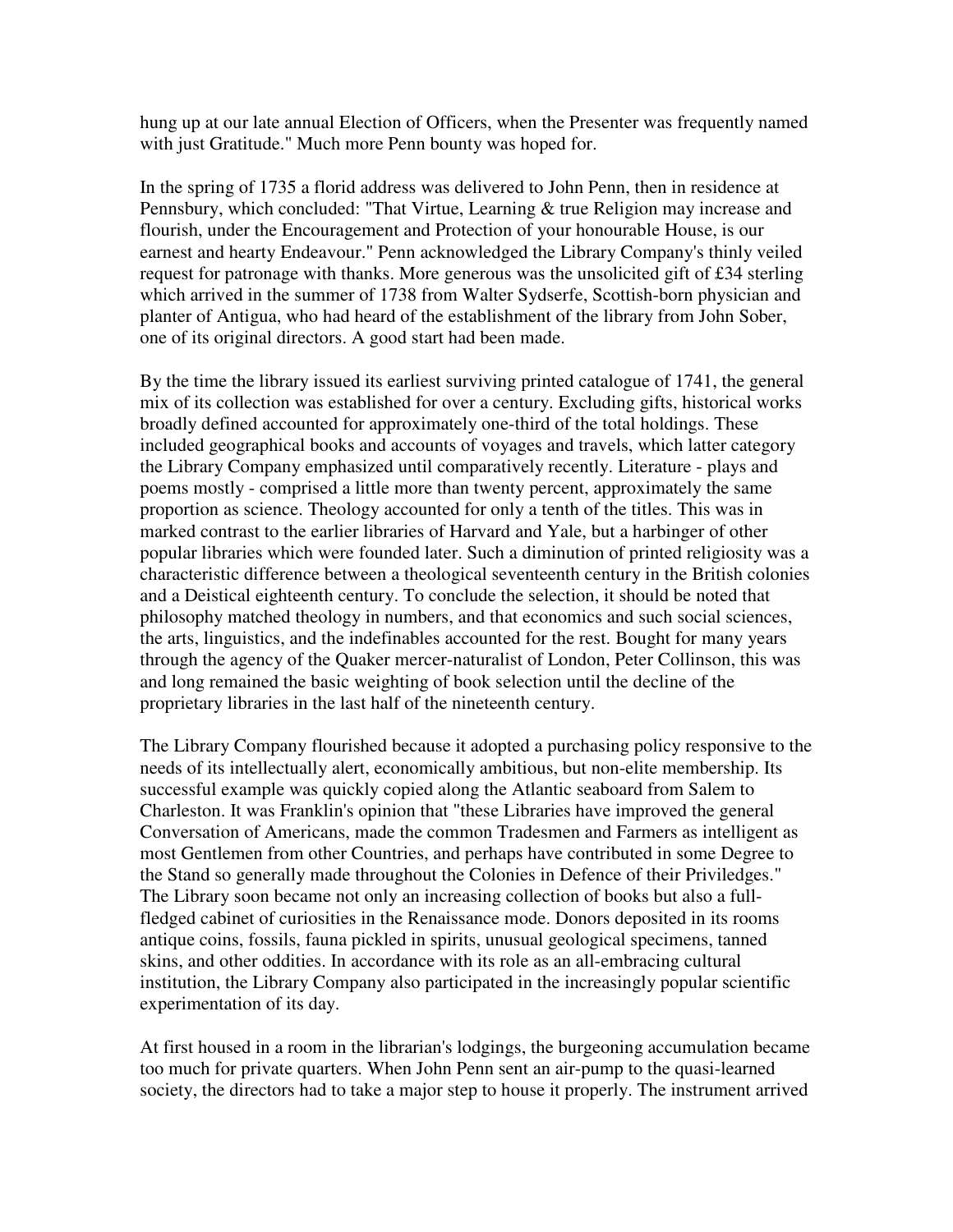early in 1739. A handsome cabinet was commissioned for it. That glass-fronted case survives as the earliest extant example of American-made Palladian architectural furniture. Arrangements were promptly made to move the books, schatzkammer, and airpump press into rooms on the second floor of the newly finished west wing of the State House (now Independence Hall). It was there that Franklin and his associates performed their first experiments in electricity. Exactly when Collinson sent over a hollow glass tube to the Philadelphians which introduced them to the intriguing phenomenon of static electricity is not known. There is a record of the arrival of a "Trunk of Books, Glass Tubes &c." in the summer of 1742, but Franklin, reminiscing later, gave other dates for the beginning of the experiments. They must have been well under way by 1747 when "a compleat Electrical Apparatus" was received from Thomas Penn.

Suitably settled, the library could turn its attention to making known its holdings. Although broadsheet catalogues of the Library Company's books may have been issued in 1733 and 1735, no copy of either survives. An existing small octavo of fifty-six pages, printed by Franklin and issued in 1741, lists the 375 titles then in the library. As eighteenth-century catalogues go it was a good one, the first American library catalogue to give titles at some length as well as place and date of publication. Franklin wrote "A Short Account of the Library" to fill a final blank page. No waste, no want. Franklin noted that the library was open Saturday afternoons from four until eight o'clock. Members could borrow books freely and without charge. Nonmembers could borrow books by depositing their value as security "and paying a small Acknowledgment for the Reading." In the early days this latter fee was apparently either never collected or discontinued; it does not appear as income in the first financial reports.

With a catalogue available, the books shelved in the State House wing, regular orders of books sent to the volunteer agent Collinson, and annual shipments received from London, the Library Company again sought the patronage of the proprietors of Pennsylvania. What the directors really wanted was a handsome benefaction in books or cash. They did get a plot of land for a hoped-for building of their own, and on March 24, 1742, a charter from John, Thomas and Richard Penn, issued in their name by Governor George Thomas. By it, since the members had "at great expense, purchased a large and valuable collection of useful books, in order to erect a library for the advancement of knowledge and literature in the city of Philadelphia," there was created "one body corporate and politic in deed." The charter was printed in 1746, together with the by-laws and a supplementary catalogue.

The first librarian, Louis Timothée, or Timothy as he became, left after a short tenure to become Franklin's printing partner in Charleston. For a very brief period Franklin himself took on the bibliothecal responsibility. He was succeeded by the erstwhile shoe-maker and self-trained surveyor William Parsons, who served from 1734 to 1746. He was followed as librarian by Robert Greenway, who remained in office for seventeen years.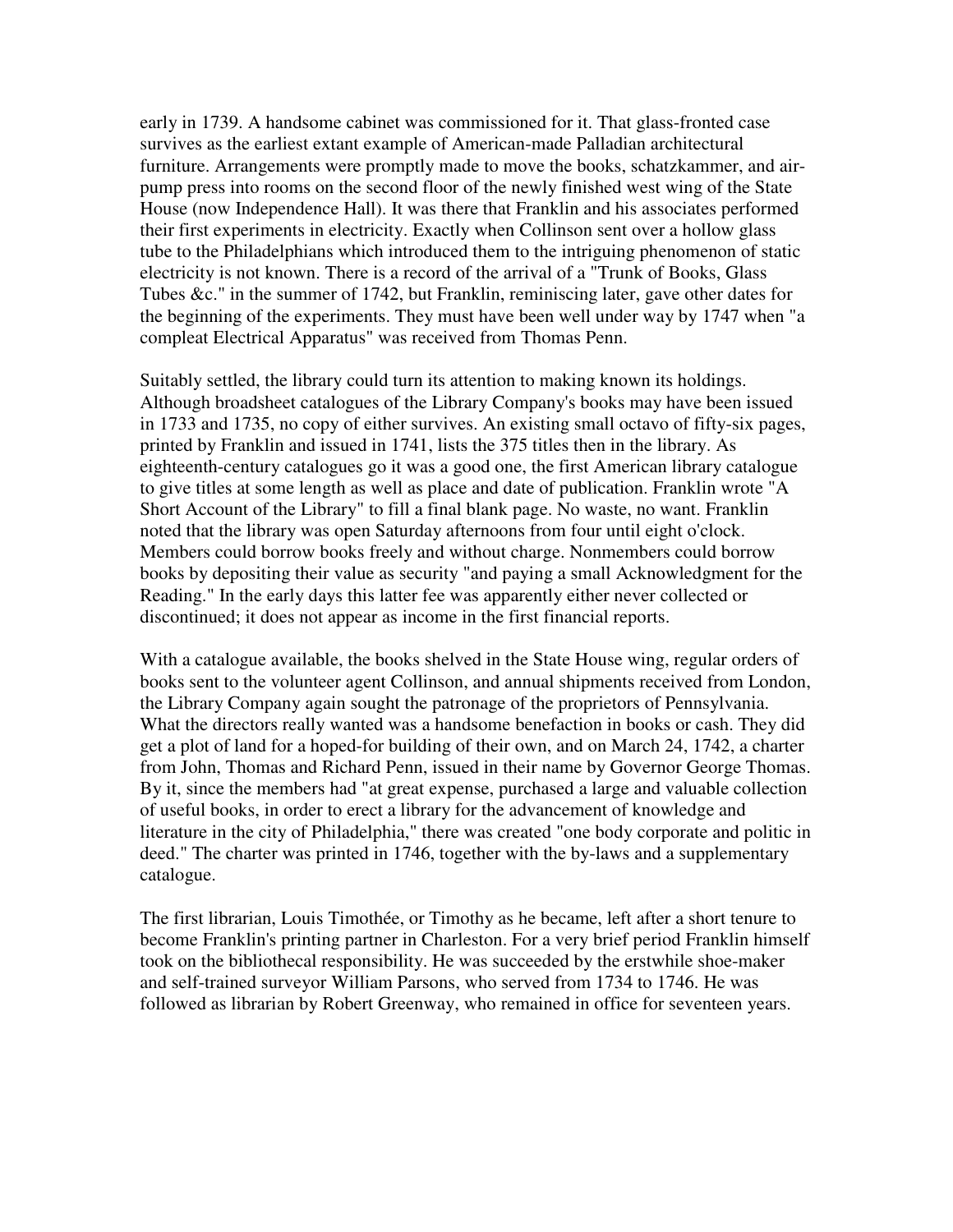The more important functionary of the institution was the secretary, at first the scrivener and amateur botanist Joseph Breintnall. He kept the minutes and wrote the letters ordering books to Collinson, who faithfully carried out the Library Company's requests for over a quarter of a century. After Breintnall's death in 1746 it was Franklin who performed the secretarial duties. Despite his mythical reputation as the careful methodical "Poor Richard," he was careless about the Library Company's records. When he went to England in 1757, first the schoolmaster Francis Alison and then young Francis Hopkinson served as secretary. When the latter took custody of the Library Company's box which Franklin had left with his wife, he found that the notes of minutes taken on separate pieces of paper during the printer-politician's years in office were scattered and imperfect. To create a permanent record Hopkinson copied into a book all the minutes of the Library Company from the beginning, although lacunae exist for some periods in the 1740s and 1750s.

The books which flowed regularly across the Atlantic from the London book shops were in subject matter the same mix as in the first shipments. There were recent works of history and travel, some poems, plays and novels, and standard vademecums and popularizations in the field of practical arts and sciences. Franklin wrote that "in the Scheme of the Library I had provided only for English Books." Likewise in his College of Philadelphia he provided only a good English education. Although Provost William Smith stressed a classical education more than Franklin had hoped, the members of the Library Company, with little Latin and less Greek, bought very few books not in English.

Treasures-to-be came in 1755 and in 1758 in the boxes from Collinson in the form of his own copies of a score of seventeenth-century accounts of the newly established British colonies in America, among them such classics of colonization as Strachey's Lawes, Mourt's Relation and John Smith's Generall Historie of Virginia. New catalogues were issued in 1757 and 1764. At the same time the museum aspect of the Library Company and its role as a scientific institution were not neglected. In 1752 a surprise gift of a collection of Roman coins came from Charles Gray, a Tory member of Parliament from Colchester, who later voted against the repeal of the Stamp Act. Two years later Charles Swaine deposited in the Library Company's room some tools and Eskimo parkas which were the only tangible fruits of the abortive Philadelphia-financed expedition to seek a Northwest Passage. In the care of Francis Hopkinson, Benjamin West sent over the hand of a mummified Egyptian princess. The institution's microscope and telescope were frequently requested for use by various scientific investigators. The latter at one time had to be sent to the London instrument-maker James Short to be repaired, and in 1769 it was used by Owen Biddle to observe the transit of Venus from Cape Henlopen.

Among those who guided the destinies of the Library Company in the years before the Revolution were the silversmith Philip Syng, Dr. Thomas Cadwalader, the schoolmaster Francis Alison, the builder-architect Samuel Rhoads, secretary Richard Peters of the Governor's Council, and a bit later the merchant-patriot Charles Thomson and John Dickinson, the "Pennsylvania Farmer." On May 9, 1769, Sarah Wistar became the first woman to be voted a share.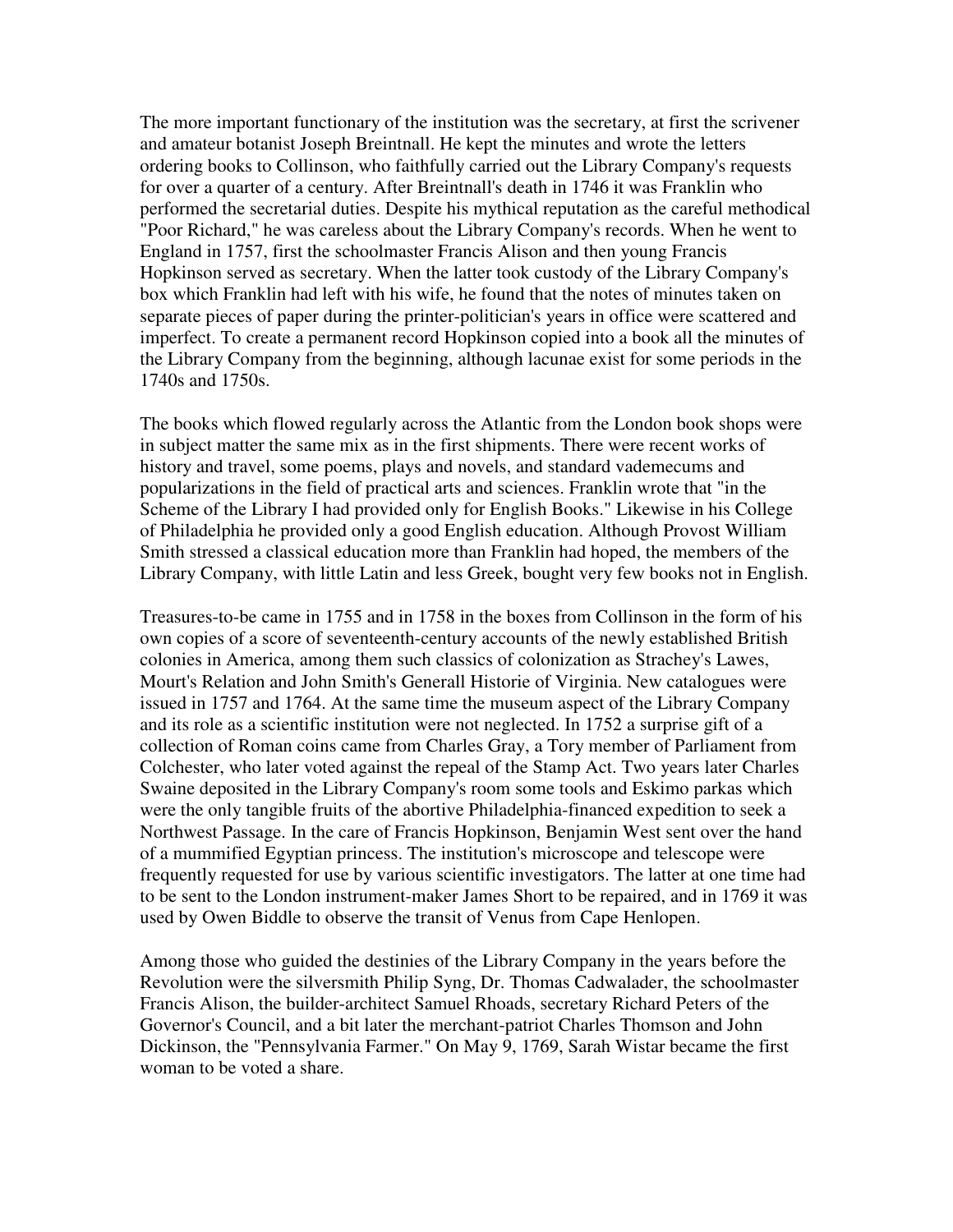The library kept growing in part by absorbing some of its own progeny. The Union Library, founded in 1746, into which had been incorporated the much smaller Association Library and Amicable Library, was merged in 1769 into the Library Company. Duplicates - alas, any edition of the same title - were sold. The holdings and members of the two institutions were consolidated. A new printed catalogue with 2,033 entries was prepared and published in 1770. On this occasion the books were renumbered by size, beginning an accession series which is continued to this day.

In 1772 the library having "become large & valuable, a Source of Instruction to Individuals and conducive of Reputation to the Public," and much too crowded in its State House rooms, the directors petitioned the Pennsylvania Assembly for permission to build on the State House Square. The request was turned down. After much consideration and no alleviation of the space problem, agreement was reached with the Carpenters' Company in 1773 to rent the second floor of their new hall off Chestnut Street near Fourth. "The Books (inclosed within Wire Lattices) are kept in one large Room," Franklin then in London was informed, "and in another handsome Appartment the [scientific] Apparatus is deposited and the Directors meet."

It was a historic move. On September 5, 1774, the First Continental Congress met on the first floor of Carpenters' Hall. John Adams reported that the site committee had taken "a View of the Room, and of the Chamber where is an excellent Library." In anticipation of the meeting the Library Company had ordered that "the Librarian furnish the Gentlemen who are to meet in Congress in this City with the use of such Books as they may have occasion for during their sitting taking a Receipt for them." The first day it met Congress recorded the credentials of the delegates. On the second day it formally expressed its thanks for the Library Company's courtesy.

The offer of the use of the collections was renewed when the Second Continental Congress met the following spring, and again when the delegates to the Constitutional Convention met in 1787. In fact, for a quarter century, from 1774 until the national capital was established in Washington, D.C., in 1800, the Library Company, long the most important book resource for colonial Philadelphians, served as the de facto Library of Congress before there was one de jure. Unfortunately, no circulation records for the period exist, so we can never know which delegate or congressman borrowed or consulted what work. But virtually every significant work on political theory, history, law, and statecraft (and much else besides) could be found on the Library Company's shelves, as well as numerous tracts and polemical writings by American as well as European authors. And virtually all of those works that were influential in framing the minds of the Framers of the nation are still on the Library Company's shelves. It was said, although the records of neither Congress nor the Library Company contain any information to corroborate the story, that the colossal bust of Liberty made by Giuseppe Ceracchi, which stood behind the chair of the Speaker of the House in the late 1790s, was given to the Library Company as a token of thanks when the government left the city.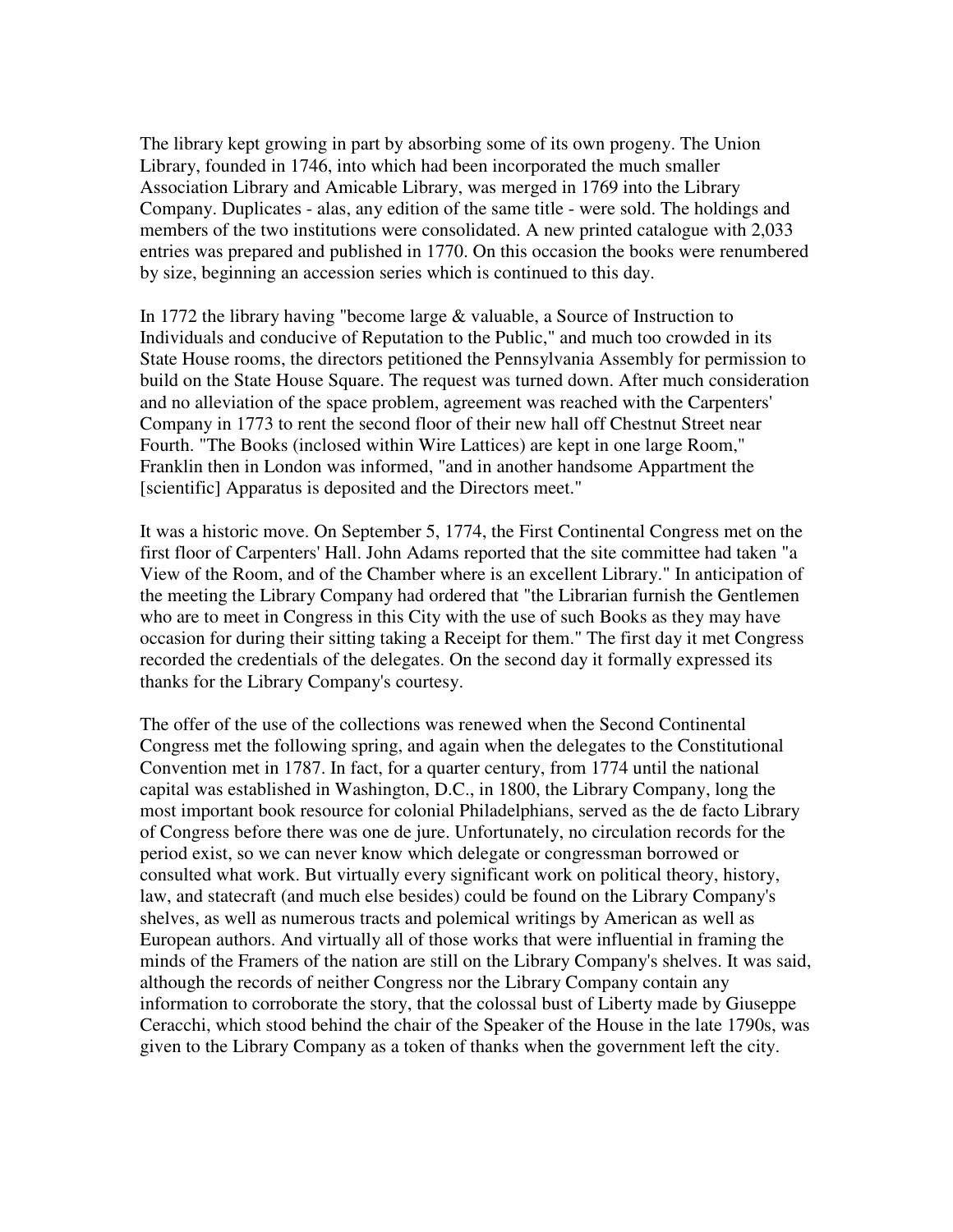In 1775, at the time he had joined with Dr. Johnson in opposition to the actions of the colonies, the evangelical preacher John Wesley sent some books to the library - of a religious nature, not political polemics. In the months of growing turmoil the directors tried to continue normal procedures. Just when the news of Lexington and Concord reached Philadelphia, a supplement to the 1770 catalogue was delivered by Robert Aitken, who later also printed the "Bible of the Revolution." Nonetheless, the affairs of the Library Company were overwhelmed by events. On July 9, 1776, only two directors showed up for a meeting and "no business was done." At the end of the year it was announced that books had to be obtained from the librarian's house, because the first floor of Carpenters' Hall was being used as an infirmary for sick soldiers. The occupation of the city by the British also interrupted the routine; the directors did not meet between October 1777 and March 1778, but then things seem to have gone on smoothly. Just before the British left, the Tory bookseller of New York, James Rivington, sent the library "all the Books to be procured at present in this place." Insofar as the Minutes reflect what was going on, the Library Company seemed insulated from the trials and successes of the new nation.

During the war years, importation of books from abroad had ceased. With the peace in 1783 a flurry of orders went to London agents Joseph Woods and William Dilwyn. The seriousness of purpose of the library was reiterated when the directors told their correspondents that "tho we would wish to mix the Utile with the Dulce, we should not think it expedient to add to our present stock, anything in the novel way." It was with presumably unspent book funds that the Library Company in 1785 made what has proved to be the most valuable purchase in its history. At the sale of the effects of the Swiss-born would-be historian of America, Pierre Eugene Du Simitière, the Library Company was the main buyer, securing most of his manuscript collections and almost all the volumes of broadsides, prints, and pamphlets offered at the auction. Du Simitière, with an eye to the future, had picked up ephemera from the streets. An unbelievably high percentage of the printed items he gathered is today unique, illuminating the Revolutionary era as only the informal productions of a period can.

When the Reverend Manasseh Cutler visited Philadelphia in 1787, he paid his respects to the institution which had "become the public library of the University and City": Every modern author of any note, I am told, is to be met with here, and large additions are annually made. The books appeared to be well arranged and in good order. . . . I was pleased with a kind of network doors to the book-shelves, which is made of a large wire sufficiently open to read the labels, but no book can be taken out unless the librarian unlocks the door. This is a necessary security from any persons taking books without the knowledge of the librarian. . . .

From the Library we were conducted into the Cabinet, which is a large room on the opposite side of the entry, and over the room where the Mechanical models are deposited [by the American Philosophical Society]. Here we had the pleasure of viewing a most excellent collection of natural curiosities from all parts of the globe.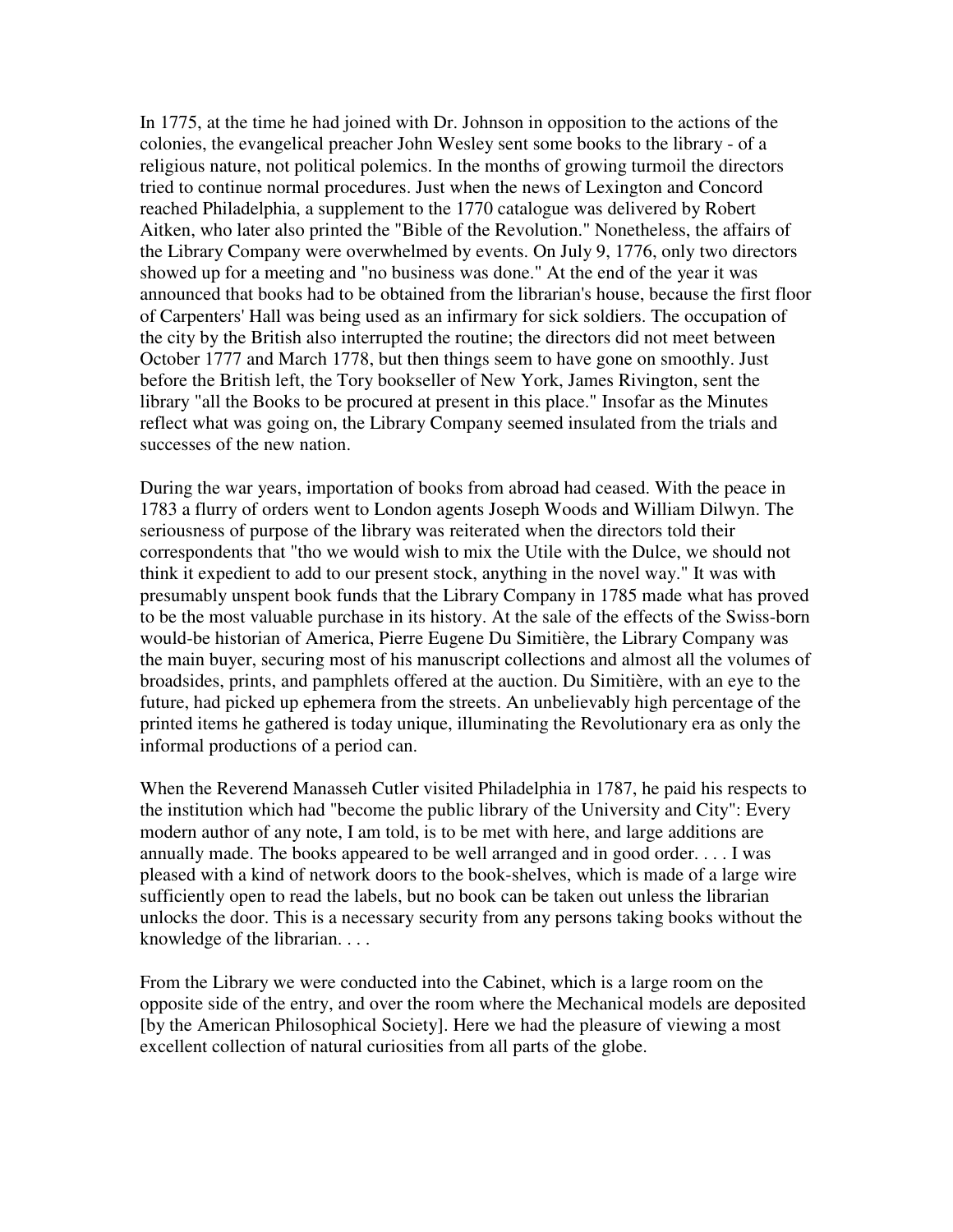

**William Birch,** *Library and Surgeon's Hall,* **Fifth-street. Engraving, from the City of Philadlephia, 1800.**

Although the contents of the museum and the scientific instruments of the Library Company remained in its possession for some time, gifts to the cabinet fell off. There is no record of the disposal of any of the items, but only a very few of them have survived.

There was an upsurge of optimism after the government was established under the Constitution. Growth had continued and the library's rented quarters became inadequate. Negotiations with the legislature for ground and with the American Philosophical Society for some jointure of interest fell through. In 1789 the Library Company bought a piece of land on Fifth Street near Chestnut across from the State House Square. A competition for the design of a building was held. An amateur architect, Dr. William Thornton, won it with plans for a handsome Palladian red-brick structure with white pilasters and a balustrade surmounted by urns. A curving double flight of steps led up to the frontispiece over which, under a pronounced pediment, was an arched niche. This was filled by a gift from William Bingham, a statue of Franklin classically garbed in a toga - with his permission - carved out of marble in Italy by Francesco Lazzarini. The cornerstone, composed by Franklin except for a flattering reference to him, was laid on August 31, 1789. He did not live to see the building finished. The new quarters were opened on New Year's Day, 1791. For the new library Samuel Jennings, an expatriate Philadelphian living in London, painted a large picture, "Liberty Displaying the Arts and Sciences."

When the new library was in operation, conversations were held seeking an arrangement with the Loganian Library, housed on Sixth Street across the State House Square. James Logan, who had come to Pennsylvania as William Penn's secretary in 1699 and in the course of years occupied many of the highest political and judicial offices of the province, was a Bookman all his life. A linguist of competence in a bewildering number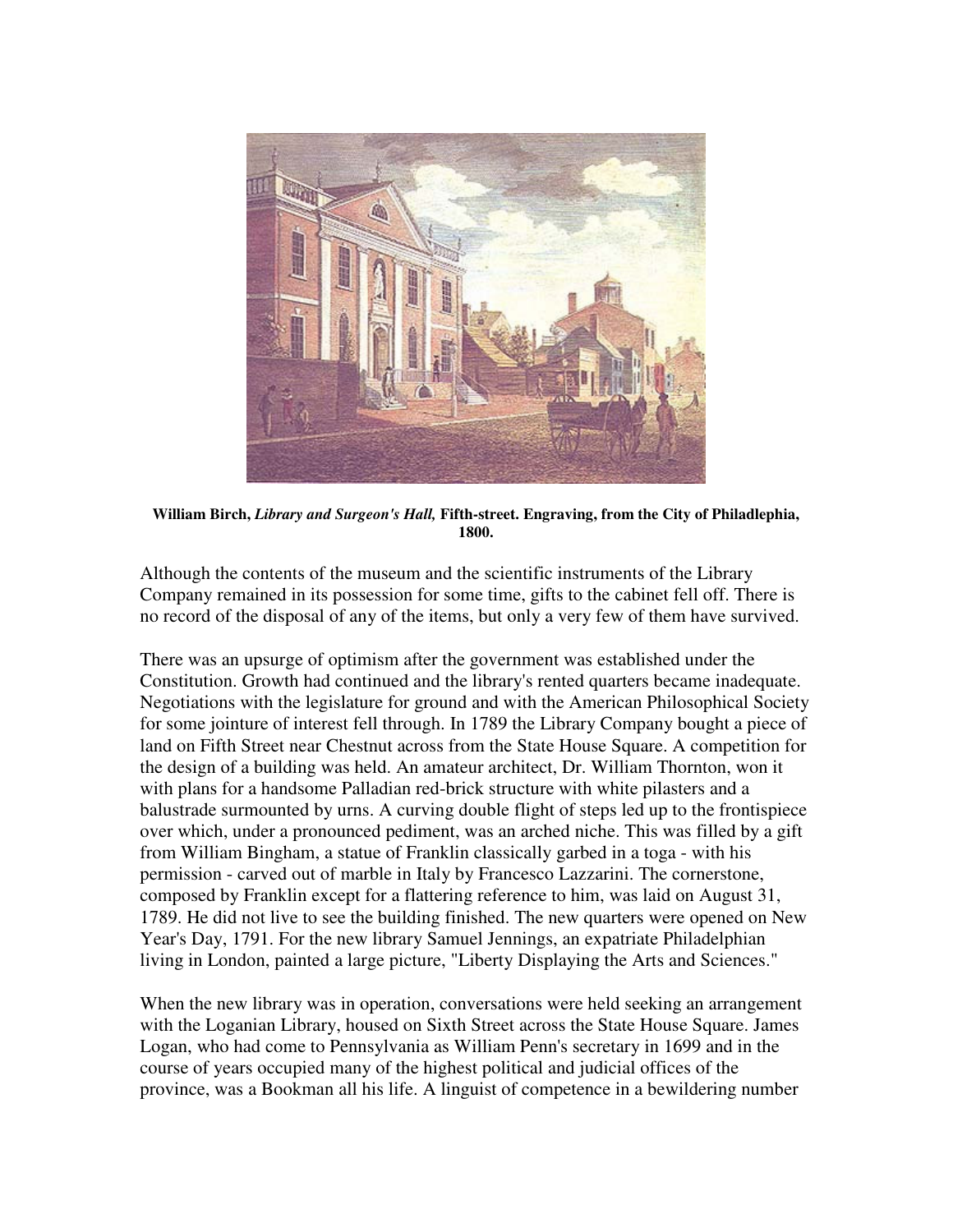of languages, a classicist who in the margins of his books crossed swords with greatest European editors, and a scientist who described the fertilization of corn by pollen, understood and used the new inventions of calculus, wrote on optics, and made astronomical observations, the Quaker virtuoso brought books to feed the wide-ranging appetite of his mind. By the time he died in 1751, Logan had gathered over 2,600 volumes, chiefly in Latin and Greek, which was the best collection of books in colonial America.

In his later years he had decided to leave his books for the use of the public and established a library, an American Bodleian. He designed and commenced the building to house it on Sixth Street and wrote an elaborate codicil to his will setting up and, with the rents of a property in Bucks County, endowing the institution. The original trustees had included his son-in-law Isaac Norris, Jr., but as a result of a disagreement with him, Logan canceled the codicil. In spite of his intention to frame another instrument, illness prevented him from perfecting it. Nonetheless, after his death his heirs carried out the old man's wishes. The Loganian Library was created in 1754 as a trust for the public with Logan's sons, William and James, his son-in-law John Smith, Benjamin Franklin, Richard Peters, Israel Pemberton, Jr., and William Allen as trustees. A second deed of trust, almost identical with the earlier one, was dated March 25, 1760.

A printed catalogue of the Bibliotheca Loganiana, prepared by Lewis Weiss, an educated German immigrant, was issued in 1760 in which year the library was opened. Although Franklin in his promotional tract for the establishment of a college in Philadelphia had described Logan's library as a valuable book resource available to professors and students, use was seldom made of the scholarly works in the collection. In the eighteenth century there was furthermore little interest in the classics and advanced mathematical sciences on the part of merchants and artisans in Philadelphia. Moreover, two factors that made Logan's library unique contributed tcreatureo its unpopularity; it included few English works of belles-lettres and, at the opposite pole, almost no polemical theology or politics.

In 1758 Dr. William Logan, a physician of Bristol England, and the younger brother of James, died without issue and left much of his estate including his library to his nephew William Logan of Philadelphia. Dr. William Logan's books included a high proportion of medical works, and in pre-Revolutionary days it may have been the largest and best albeit somewhat old-fashioned - such collection in the colonies. When the American William Logan died in 1776, he left from his inheritance such books as did not duplicate titles in the Loganian Library to that institution and the duplicates to the Library Company.

When the handsome Library Company building began to rise across the square from the Loganian Library, James Logan, Jr., the sole survivor of the original trustees, asked the General Assembly of Pennsylvania to vest the trust in the Library Company in order to make his father's benefaction more useful. By an act of March 31, 1792, the books and assets of the Loganian Library were transferred into the custody of the far more active institution. An addition to its just completed building was quickly erected as an east wing.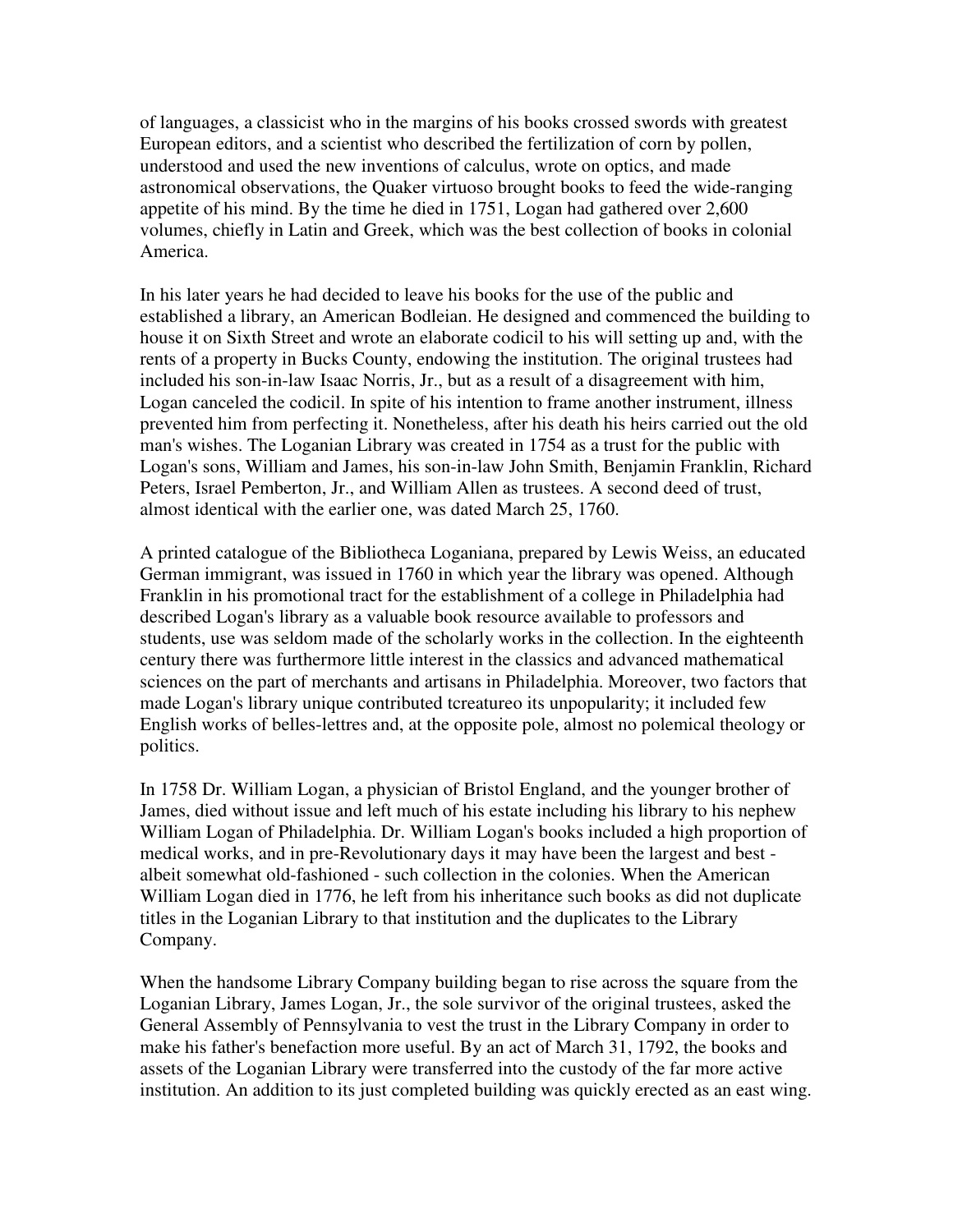There were almost 4,000 volumes in the Loganian Library which, after it was moved into new quarters, were listed in a new catalogue published in 1795. The weightiness in pounds and in contents can be judged from the fact that almost one-quarter of the total number of volumes was in folio size.

A succession of functionaries of brief incumbency, including John Todd, Jr., the first husband of Dolly Madison, handled the operation of the library until Zachariah Poulson, Jr. became the librarian in 1785. Poulson was a printer, newspaper publisher, and excellent keeper of books and records. He compiled and printed an indexed catalogue in 1789, kept admirable accounts of books borrowed, and set up "A Chronological Register" of shares which retrospectively listed the original and successive owners of each share from 1731 on. The register has been kept up and is still in use. Each librarian was held personally responsible for the integrity of the collection, and inventories were taken when one resigned or was replaced to determine how much should be charged him for loss during his incumbency. This amount was sometimes waived; it was frequently uncollectible.

The number of shareholders had reached 100 in 1763 and remained at that level until the merger with the Union Library in 1769, when it jumped to 400. To pay for the Fifth Street building, 266 shares in 1789-1793 were sold or given to the carpenters, bricklayers, and others in partial payment for work done. The cost of a share was increased in 1793 from £20 fluctuating Pennsylvania money to \$40 in good Hamiltonian currency, and the annual dues were set at \$2. Thereafter growth was gradual, the membership rising to over 800 in the 1820s. Both members and nonmembers paid a fee for taking out books, but anyone was permitted to read in the library without charge. Penalties were levied for keeping books out overlong.

Poulson, who was responsible for getting the operational affairs of the institution on a workmanlike basis, served as librarian for over two decades. On December 3, 1801, in appreciation of the director's commendation of his services up to that time, he gave the library ten folio, thirty-seven quarto, and four octavo volumes of miscellaneous pamphlets, chiefly of the seventeenth century. These added over 1,000 titles to the Library Company's holdings. The number in itself was important, but it was far outweighed by the comparatively recent discovery that all these volumes once belonged to Benjamin Franklin. Poulson's gift represents almost half of the 2,150 titles on the Library Company's shelves that once belonged to Franklin.

The library's role in the life of Philadelphia was maintained. It was, and remained until late in the nineteenth century, "the City Library" or the "the Philadelphia Library." Men of prominence were its members. Nine signers of the Declaration of Independence - Benjamin Franklin, Benjamin Rush, Francis Hopkinson, Robert Morris, George Clymer, John Morton, James Wilson, Thomas McKean, and George Ross - owned shares, and some of them served as directors. At the turn of the century those most active in the management of the Library Company were Richard Wells, Benjamin R. Morgan, William Rawle, Joseph Parker Norris, Robert Waln, and Samuel M. Fox, all of whom were leaders or participants in the civic and philanthropic activities of the city. They saw that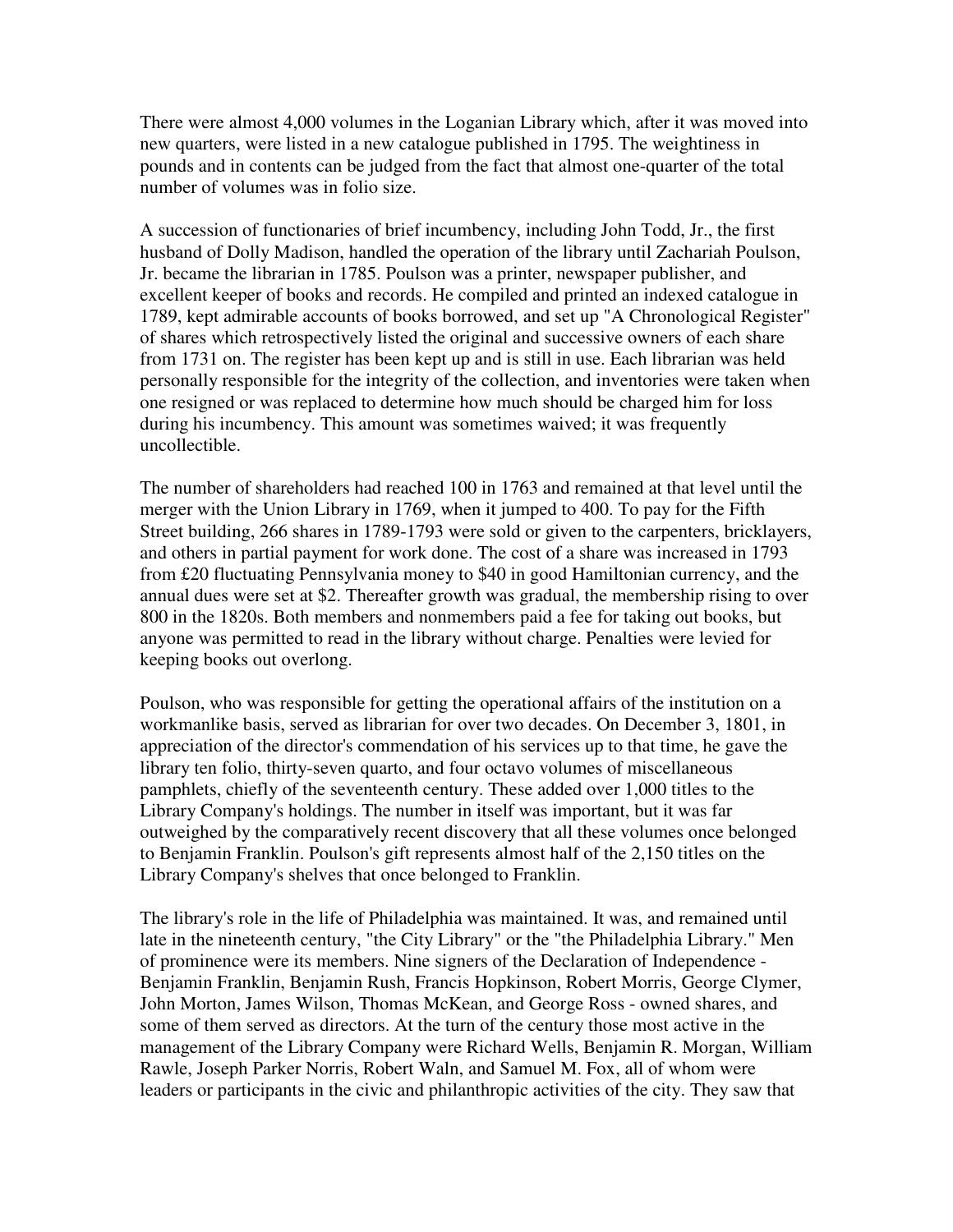the finances of the library were properly managed and that orders for books were sent regularly to London agents and, after the semiannual shipments were carefully checked, paid for. Local booksellers and publishers were also patronized, but it was the important works from abroad - novels by Sir Walter Scott and Charlotte Smith, poetry by Lord Byron, accounts of Napoleon and his wars and descriptions of travels into the still "new worlds" of Africa and Asia - for which the Library Company was justly renowned. Philadelphia printers borrowed the English importations and used and abused them to such an extent that a by-law was passed in 1805 declaring that printers would be sued if they took the Library Company's books apart in the course of reprinting the work. The same problem recurred in the second half of the twentieth century.

In addition to gifts of their own works by member-authors such as Charles Brockden Brown, a number of interesting accessions flowed into the library. In 1788, as secretary of the Pennsylvania Society for the Abolition of Slavery, Tench Coxe, later Hamilton's assistant in the Treasury Department, placed in the Library Company a handful of antislavery pamphlets sent the Society from England and France, remarking that he knew of no depository "so proper" for such material.

The directors were surprised in March 1799, to receive as a gift from a stranger, Henry Cox of Ireland, a black box containing a number of books, manuscripts, and printed records. They had come down to him from his grandfather, Sir Richard Cox, Lord Chancellor of Ireland in 1703-1707, who had appropriated them. When William Hepworth Dixon, a British historian, saw the manuscripts in Philadelphia in 1866, he recognized them as part of the official Irish archives and suggested that they were of such paramount importance that they should be returned to Great Britain. The directors agreed and formally offered to Lord Romilly, Master of the Rolls, several of the manuscripts containing correspondence between James I and the Privy Council of Ireland, orders of the Council, and the diary and letterbook of the Marquis of Clanricarde, Lord Deputy of Ireland. The offer was gratefully accepted. In return the Library Company was given several series of British government publications of an antiquarian nature. Of greater import, however, was the discovery thirty years later of the "Mayflower Compact," which was generously sent back to Massachusetts by Queen Victoria's officials. The Times noted: "The precedent of the Library Company of Philadelphia . . . has unquestionably played a considerable part in determining the action of the Consistory Court." Inexplicably, the directors did not return a number of other valuable documents from the same source, including James I's original instructions of 1614 to his Lord Deputy of Ireland, Sir Arthur Chichester, and some dozens of unique Irish seventeenth-century broadsides.

A far larger gift came as the bequest in 1803 of the Reverend Dr. Samuel Preston, rector of Chevening in Kent. It is not known exactly why he chose the Library Company to be the recipient of his book bounty. In 1783 Preston, an ardent Whig, had written to the directors congratulating them on the exploits of their fellow countrymen and wishing the Library Company well in the days to come, and in 1784 he sent the Library Company a copy of the two-volume folio Hebrew Old Testament prepared by the erudite Benjamin Kennicott because, he said, of the "high regard I have ever entertained for the People of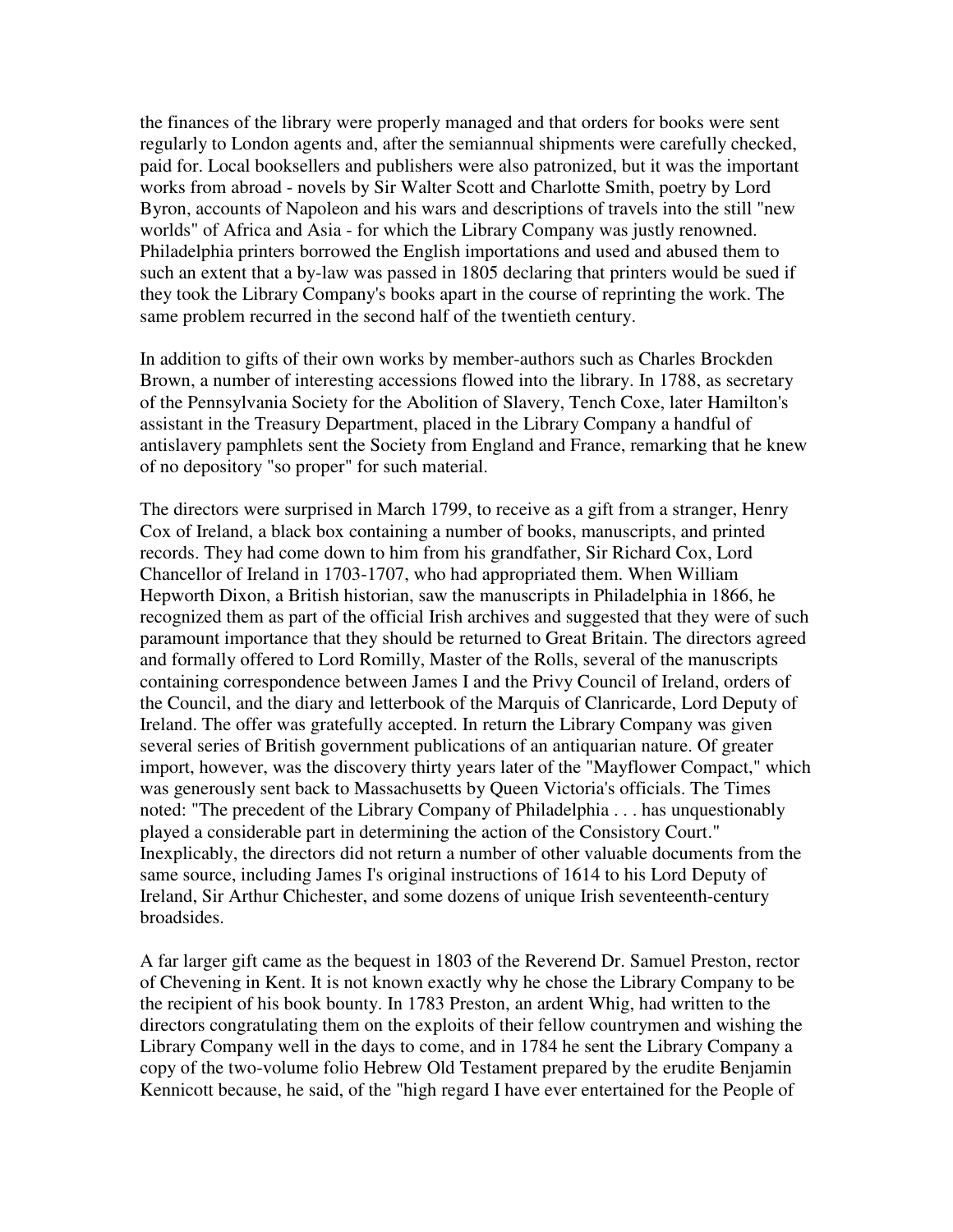America, particularly those of the Province of Pennsylvania." Preston may have met Franklin during the latter's visit to Chevening in August 1774. Nicholas Biddle later related that the American artist Benjamin West, who painted Preston's portrait in 1797, "induced Preston to give his valuable library to Phila." In any event, the Preston bequest consisted of over 2,500 volumes, the lifetime accumulation of a well-to-do, cultured gentleman cleric with an appropriate proportion of theological works, but rich in handsome and expensive works of geography, history, and the fine arts. When the books arrived in America, Congress refused to remit the duties, which were begrudgingly paid.

The next major accession of the library was in 1828 upon the death of the Philadelphia merchant William Mackenzie. Little is known of the man except that he was wealthy, generous, and a true bibliophile. Mackenzie was the first American to collect books for the sake of their rarity, their age, or their beauty, gathering them together from every part of Europe and America. He was, in short, America's first rare book collector, who acquired such "collectors' items" as Jacobus de Voragine's Golden Legende printed by Caxton in 1438, Jenson's 1476 Italian Pliny on vellum, and many French books, from romances of chivalry to Oudry's rococo masterpiece La Fontaine's Fables Choisies (Paris, 1755-1759). In addition to rarities, among them dozens of pamphlets of the period of the Revolution and other extremely valuable pieces of Americana, Mackenzie purchased the books of his day as they were published, and he bought heavily when important libraries were dispersed locally. As a result he was a major customer of the bookseller Nicholas Gouin Dufief in 1801-1803 when the collections of Benjamin Franklin and of William Byrd of Westover were broken up and sold piecemeal. By his will Mackenzie left all his books before 1700 to the Loganian Library (which since 1792 had been consolidated with the Library Company) as well as another 800 volumes which the Loganian trustees could select from his French and Latin works. These amounted to 1,519 volumes; an additional 3,566 volumes were purchased on most favorable terms by the Loganian trustees from Mackenzie's executors. At the same time the Library Company acquired 1,966 volumes, mostly books in English. Thus Mackenzie's entire collection of over 7,000 books found its way into the Library Company.

In 1832 two other large libraries were added to the book resources of the Library Company. After the death of Zaccheus Collins, an amateur naturalist and longtime director of the library, the administrator of his estate offered his books for sale. For \$1,200 the collection, rich in works of botany and other fields of natural history, was purchased for the Loganian Library. Collins's books complemented the Library Company's already significant holdings in the field of natural history, for the Library Company was founded just as the Linnean revolution was inspiring the first systematic classification of new American species of plants and animals. Many of the early naturalists were associated with the Library Company - John Bartram, James Logan, Peter Collinson, Joseph Breintnall - and many other members at least dabbled in this exciting new field. One of the first books placed on the shelves of the library was Philip Miller's Gardener's Dictionary, the gift of Peter Collinson. Mark Catesby's Natural History of Carolina, the first great color plate book of American natural history, was snapped up when a new edition was published in 1771.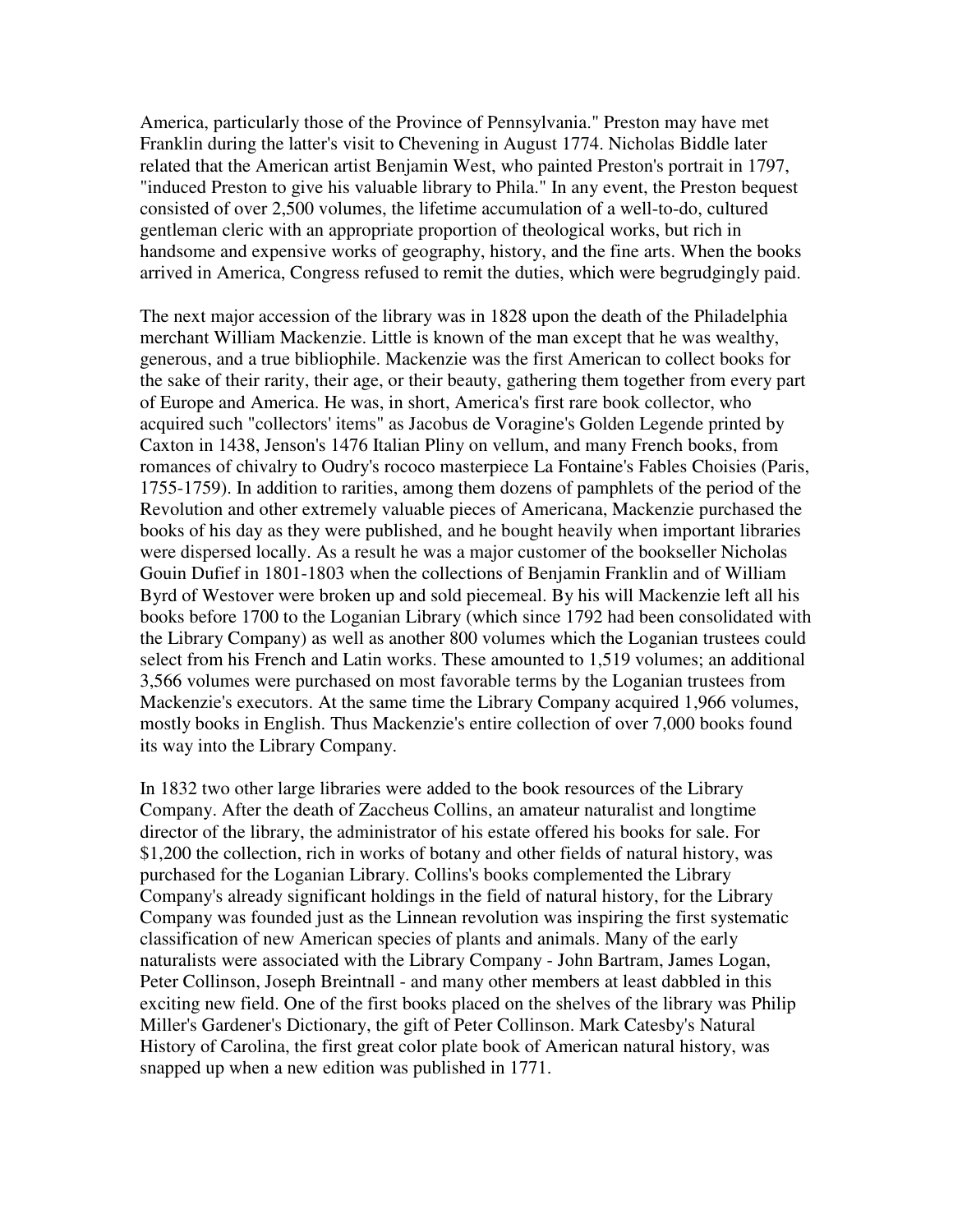The second major collection to come to the Library Company in 1832 was that of James Cox. He was an artist who had emigrated from London shortly after the Revolution. By chance, near his house on Almond Street in Philadelphia, he met a woman who came from his own native village in England and who befriended him and made him her heir. When the lady died, Cox came into a modest fortune, enabling him to buy books and more books which he did to the exclusion of all but the essential necessities of life. An eccentric bibliomaniac, he filled his house to overflowing with an accumulation of about 6,000 volumes, chiefly of a literary nature, including a first edition of Keats's Poems which he seems to have bought when it was first published. A solitary octogenarian, overwhelmed by the size of his collection, Cox agreed in 1832 to give it to the Library Company in return for an annuity of \$400. Two years later Cox died; his library proved to be a most unusual bargain.

In 1806 Zachariah Poulson resigned as librarian and was succeeded by George Campbell, who remained in office until 1829. These were the days of printed catalogues. Supplements came out regularly; a new "complete" listing was published in 1803; a Loganian supplement was issued in 1828; and then, of course, the addition of the Mackenzie books called forth another catalogue. In the spring of 1829 John Jay Smith was elected librarian. He was a man of broad culture and considerable energy, with a host of extracurricular activities such as the editing of a periodical, the promotion of Laurel Hill Cemetery, the practice of landscape gardening, and the collection of family and other early Pennsylvania manuscripts which he eventually gave to the Library Company. He was a descendant of James Logan through Logan's daughter Hannah and was proud of his ancestry. Through no fault of his, the only fire in the long history of the Library Company occurred early in Smith's incumbency. On January 6, 1831, heat from the fireplace in the Loganian room kindled a wooden beam hidden beneath a veneer of masonry. Before it was extinguished some of the contiguous woodwork caught fire, and a clock, the portrait of Logan, a bust of Penn, and some books were destroyed. The loss, covered by insurance, was not so great as had been feared at first. Few books were a total loss; some had their edges scorched; 1,403 volumes were rebound because their spines had been damaged.

A major catalogue of the Library Company's books, arranged by subject, was issued in 1835, followed two years later by one of the Loganian Library. These, with their supplements of 1856 and 1867, remained the basic finding aids of the library for over a century. Statistics were then printed showing that in the two collections there were 25,684 works in 43,884 volumes. In 1845 Smith noted that the number of books in the building had doubled in the sixteen years of his administration, and "with the rapid multiplication of books in America, importations from England & the Continent, &c." he foresaw another doubling in the next twenty years. A new building was considered in 1846, and John Notman actually drew plans for it, but nothing came of that. Growing pains continued. When Charles Jewett published the first comprehensive survey of American libraries in 1851, the Library Company was one of only five institutions with as many as 50,000 volumes. The others were Harvard and Yale (both inclusive of their specialized graduate school collections), the Library of Congress, and the Boston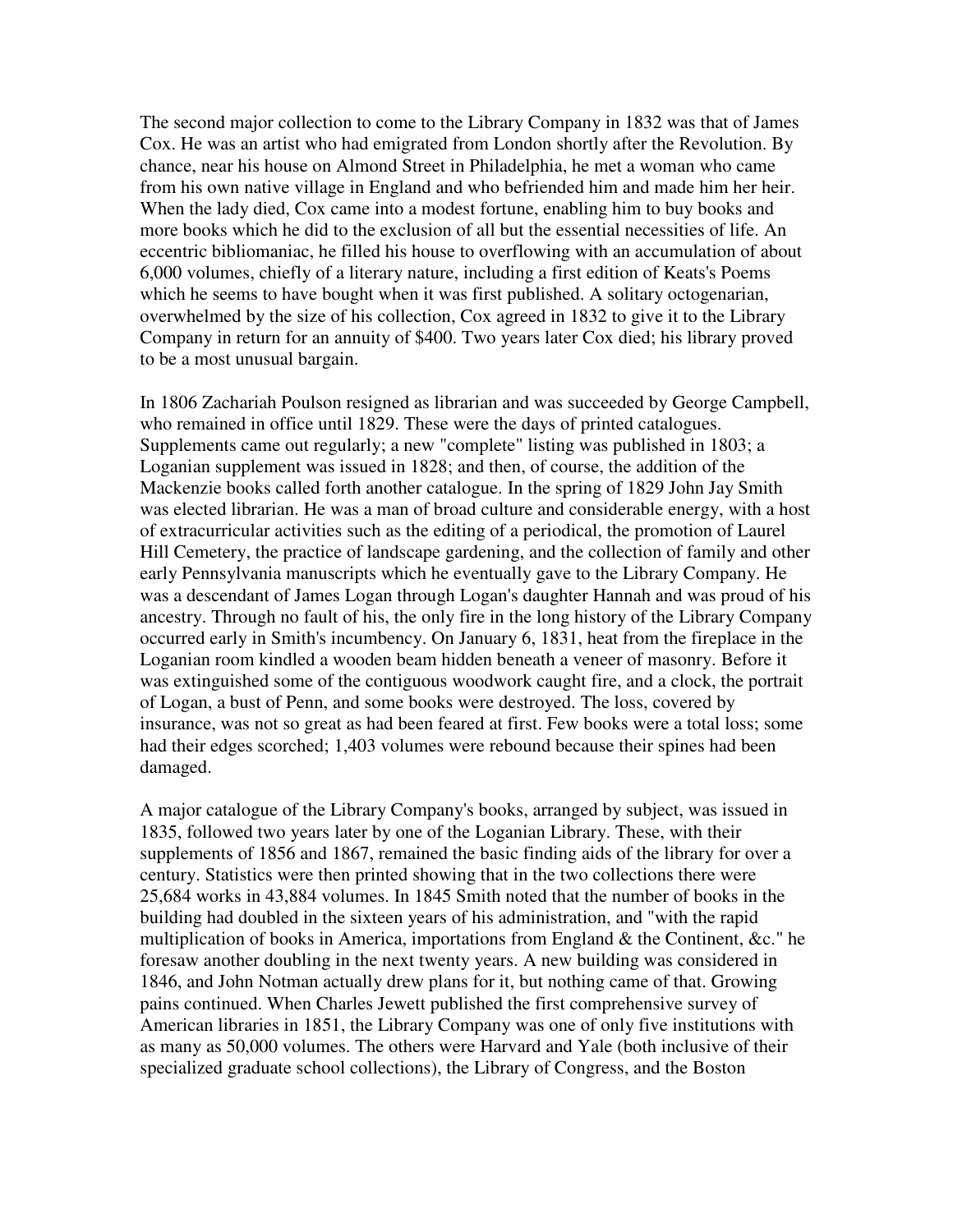Athenaeum. Only Harvard had more than the Library Company's approximate count of 60,000 volumes.

After more than two decades as librarian, John Jay Smith resigned in 1851 and his son, Lloyd Pearsall Smith, succeeded him. He was more of a classicist than his predecessors and was known for his wit and his judicious spicing of conservation with Latin tags. "Custos librorum nascitur, non fit," he once wrote - "trans?". Lloyd Smith was also the first to look upon librarianship as a career.

The library continued to grow. Smith noted in 1856 that the majority of the 18,000 volumes added since the appearance of the 1835 catalogue had been purchased with the annual payments of the members. The quality and comprehensiveness of the library acquisitions were maintained, a little bit of the best of everything, but an emphasis on history, biography, and travel, with a slowly increasing incursion of novels onto the shelves. American and foreign bestsellers, fiction and nonfiction, were ordered as a matter of course, but it is doubtful that any other library had the imagination - or the boldness - to buy when they were first published the then-little-regarded Moby Dick and Leaves of Grass. The Library Company did. Concern about the inadequacy of the Fifth Street building increased in pace with acquisitions. "Subscriptions for the erection of a Fire-Proof Building for the Library" were sought. The destruction of much of the Library of Congress made many institutions fire-conscious. By 1869 a substantial fund, including a legacy of almost \$50,000 from Joseph Fisher, had been raised; some lots were purchased in an attempt to assemble sufficient ground at the corner of Juniper and Locust Streets.

One of the Library Company's treasures came to it in 1857 as a gift from George Mifflin Dallas, then American minister at the Court of St. James. "One of the members of Parliament in looking over the rubbish of a City curiosity shop" brought him a



**Peter Cooper,** *The Southeast Prospect of the City of Philadelphia.* **Oil on canvas, ca.1720. Gift of George** Mifflin Dallas. Th earliest painting of a North AMerican city, found in a London Curiosity Shop in 1857.

view of the southeast prospect of Philadelphia painted by Peter Cooper about 1720. He sent the "antique daub" back to its place of origin, deprecating its value except as a curiosity. The Cooper view, now restored and framed, is one of the most valuable of all Philadelphia paintings, the oldest surviving canvas of any American city. Shortly before the Cooper view arrived, loss by theft had been noted. Books belonging to

the Library Company were discovered at an auction, with the "labels partially erased or concealed," where they had been consigned by William Linn Brown. The book thief was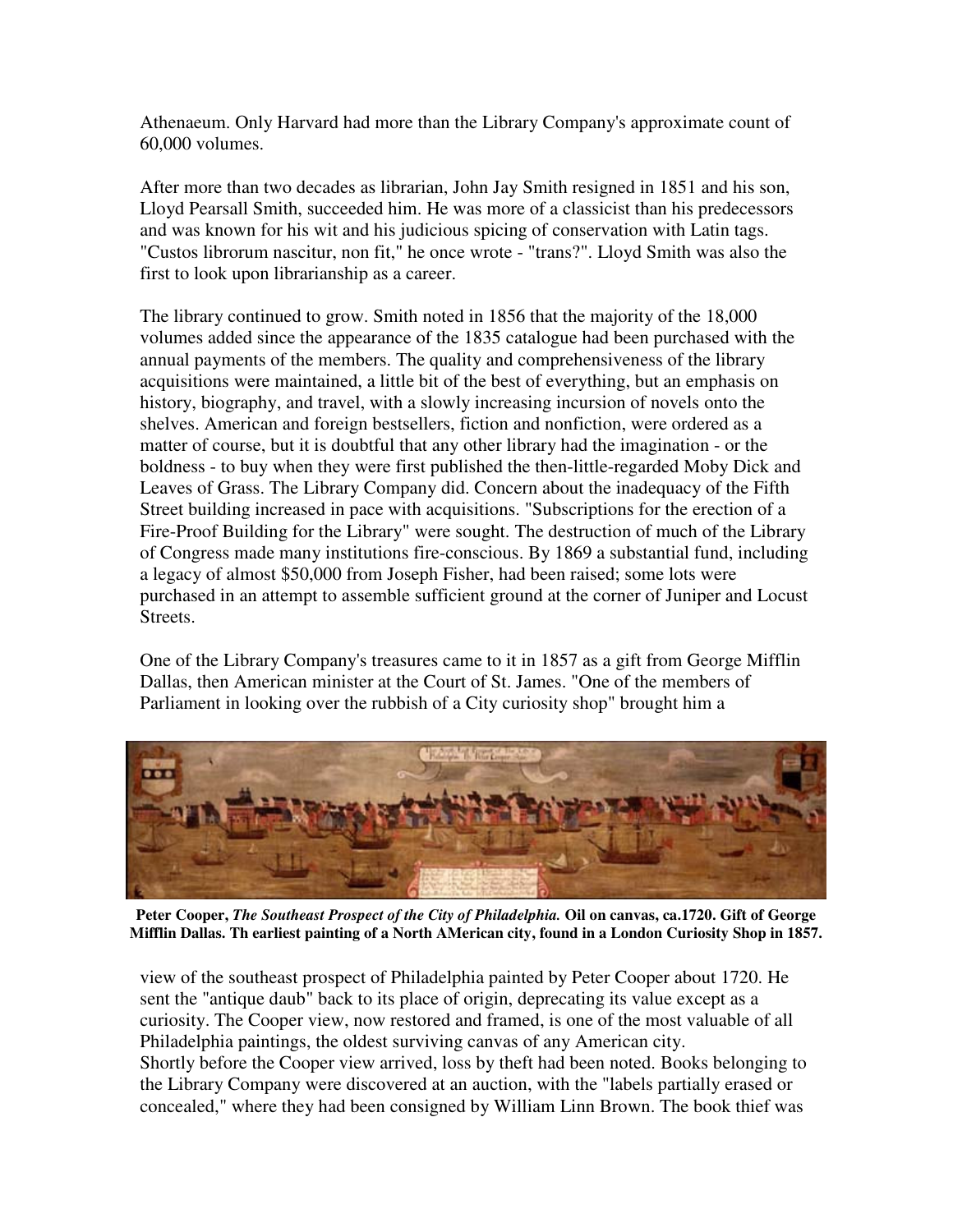the son of the author Charles Brockden Brown. The directors promptly ordered that he be excluded from the library.

During the Civil War the struggle of the nation made the operation of the library of secondary importance. When the Confederate Army under Lee threatened Pennsylvania in 1863, Lloyd P. Smith joined the Germantown Company of volunteers, leaving the servicing of books in the hands of fifteen-year-old George Maurice Abbot, who had just joined the staff, and Smith's now aged father. A map was set up in the reading room with colored pins to show the changing positions of the armies as campaigns ebbed and flowed. When the Great Central Fair was held in 1864 on Logan Square, the Library Company lent such historic items as William Penn's desk and clock and some of its rarest books for exhibition. With money scarce, prices high, and many of the members in the army, it took all of Smith's ingenuity to maintain the currency of the book purchases which were increasingly being dominated by a demand for novels by such popular, now almost-forgotten authors as Ellen Price Wood, Lady Blessington, and Mayne Reid, as well as French texts of the prolific Alexandre Dumas and George Sand.

In 1869 Dr. James Rush died. He was the son of the physician-patriot Benjamin Rush and husband and heir of Phoebe Ann Ridgway Rush, who had inherited a portion of her father Jacob Ridgway's immense fortune and had predeceased her husband. They were childless. In accordance with his will as presented to the directors of the Library Company by Henry J. Williams, Rush's brother-in-law, sole executor, and long-time director of the Library Company, Rush left an estate of nearly a million dollars to the Library Company - under certain conditions. The original will had been drawn up in 1860, and in the remaining years of his life Dr. Rush added codicil upon codicil until he succeeded in obscuring his own somewhat eccentric wishes in a fog of words and admonitory clauses.

His original intention was clear. With his money the Library Company was to purchase a plot of adequate size "situate between Fourth and Fifteenth and Spruce and Race Streets" and there build a "fire-proof building sufficiently large to accommodate and contain all the books of the Library Company of Philadelphia . . . and to provide for its future extension." He did not want anything fancy. Matters, however, were not permitted to rest there. In his second codicil Dr. Rush authorized his executor, at his discretion, to do whatever he thought fit. Mr. Williams asserted that on his deathbed Dr. Rush had expressed his specific desire that the library be built on a lot at Broad and Christian Streets toward the purchase of which he had made a payment. The executor announced his intention of carrying out the testator's last oral wishes.

Dr. Rush, who was a studious, somewhat misanthropic, and definitely eccentric gentleman, set forth a number of curious stipulations and precatory provisions in his will, but he had a clear idea of what he wanted the Library Company, where hehad spent many quiet, happy hours, to be. He wrote:

I know that an ostentatious library to keep up with the progress of our country, collecting too many books, may be like an avaricious man who accumulates money to the ruin of both his modesty and his intellect.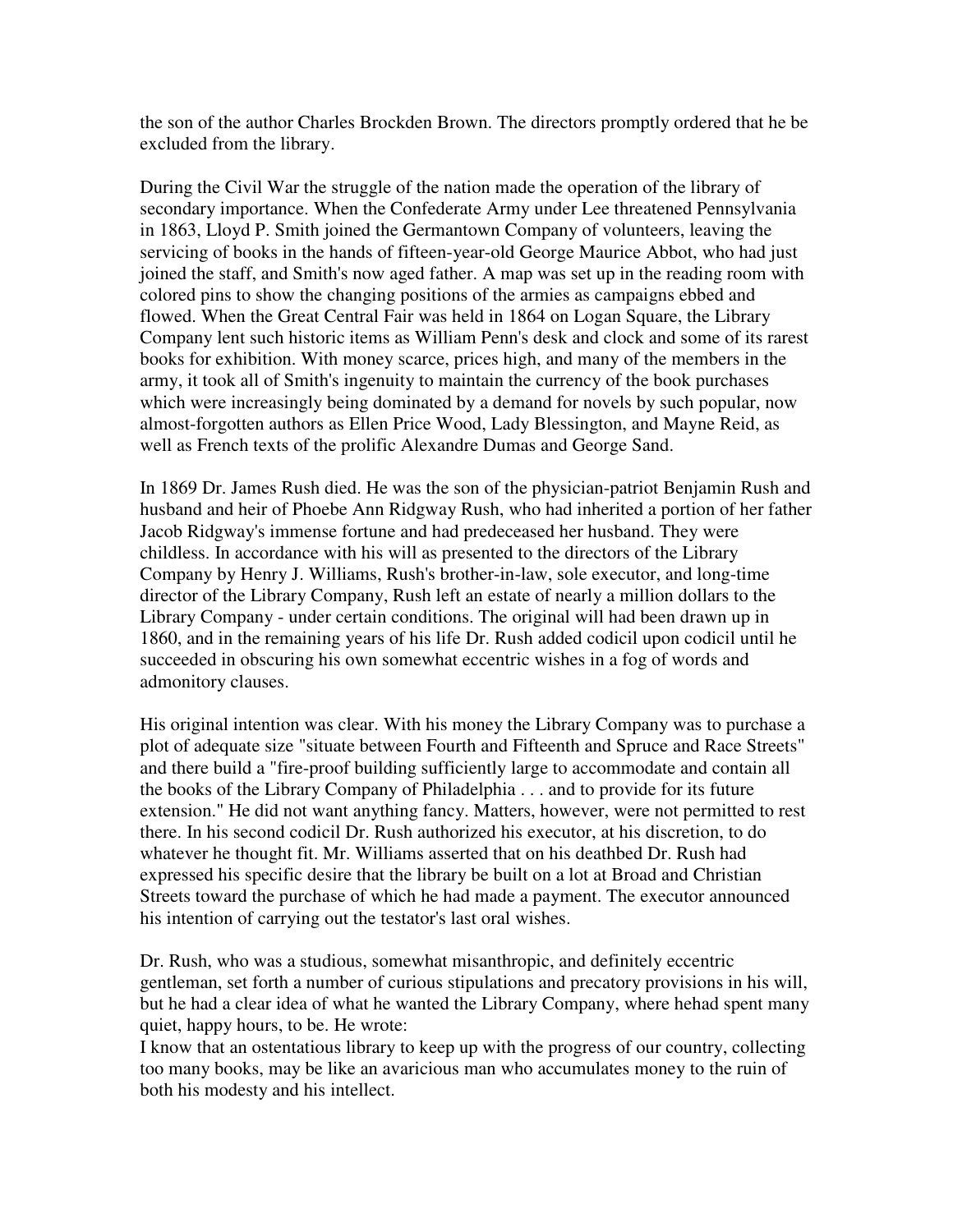Let [the library] rest in a modest contentment in the useful quality of its volumes for the benefit, not the amusement alone of the public, nor let it over an ambitious store of inferior printed paper, flap its flimsy leaves, and crow out the highest number of worthless books. Let it be a favor for the eminent works of fiction to be found upon the shelves; but let it not keep cushioned seats for time-wasting and lounging readers, nor place for every-day novels, mind-tainting reviews, controversial politics, scribblings of poetry and prose, biographies of unknown names, nor for those teachers of disjointed thinking, the daily newspapers, except, perhaps for reference to support, since such an authority could never prove, the authentic date of an event. In short, let the managers think only of the intrinsic value of additions to their shelves

While such a Catonian opinion of the printed word would not have reflected the tastes of the membership at large and while other stipulations were somewhat aggravating, it was Williams's firm decision to build the new library in South Philadelphia, both physically and psychologically removed from the homes and businesses of the members, which aroused the most opposition. At a meeting in October 1869, the membership voted to "accept the legacy of Dr. James Rush according to the terms expressed in his will," with 378 of the 969 members abstaining, 298 voting in favor of the resolution, and 293 voting against it. The members, however, voted down a purely polite corollary motion expressing their gratitude for the bequest and their willingness to unite with Mr. Williams to carry out Dr. Rush's philanthropic intentions. A subsequently passed vote of thanks did nothing to placate Mr. Williams.

The directors of the Library Company were torn between a desire to benefit from the million-dollar bequest and their disapproval of Williams's plans for the site and the building. After several years, much bitterness, and a number of lawsuits, the huge Parthenon-like structure designed by Addison Hutton was erected at Broad and Christian Streets. In 1878 the Library Company reluctantly accepted the impressive edifice, named the Ridgway Library in honor of the original source of the funds which made it possible, and the Rush bequest. The reader-members, however, had no intention of going down to South Philadelphia to browse or pick up the latest novels and biographies bought for the library.

By the time the Ridgway Library was completed, plans, energetically forwarded by Henry Wharton, William Henry Rawle, and John S. Newbold, were well advanced for another building at Juniper and Locust Streets, a location more central and more convenient for most of the members. Indeed, 692 of the 950 members were then living in town west of Tenth Street. It was decided to use the Ridgway Library as a kind of storage house, although it was never so crudely phrased. The directors proceeded to relieve the crowded shelves on Fifth Street by moving to Broad Street "such books as, if destroyed by fire, could never be replaced" as well as all the Loganian books included in the 1837 catalogue. Frank Furness, a popular architect who favored the use of bricks to create his individualistic kind of Victorian eclecticism, designed the in-town library where more modern books would be housed and the main lending aspect of the Library Company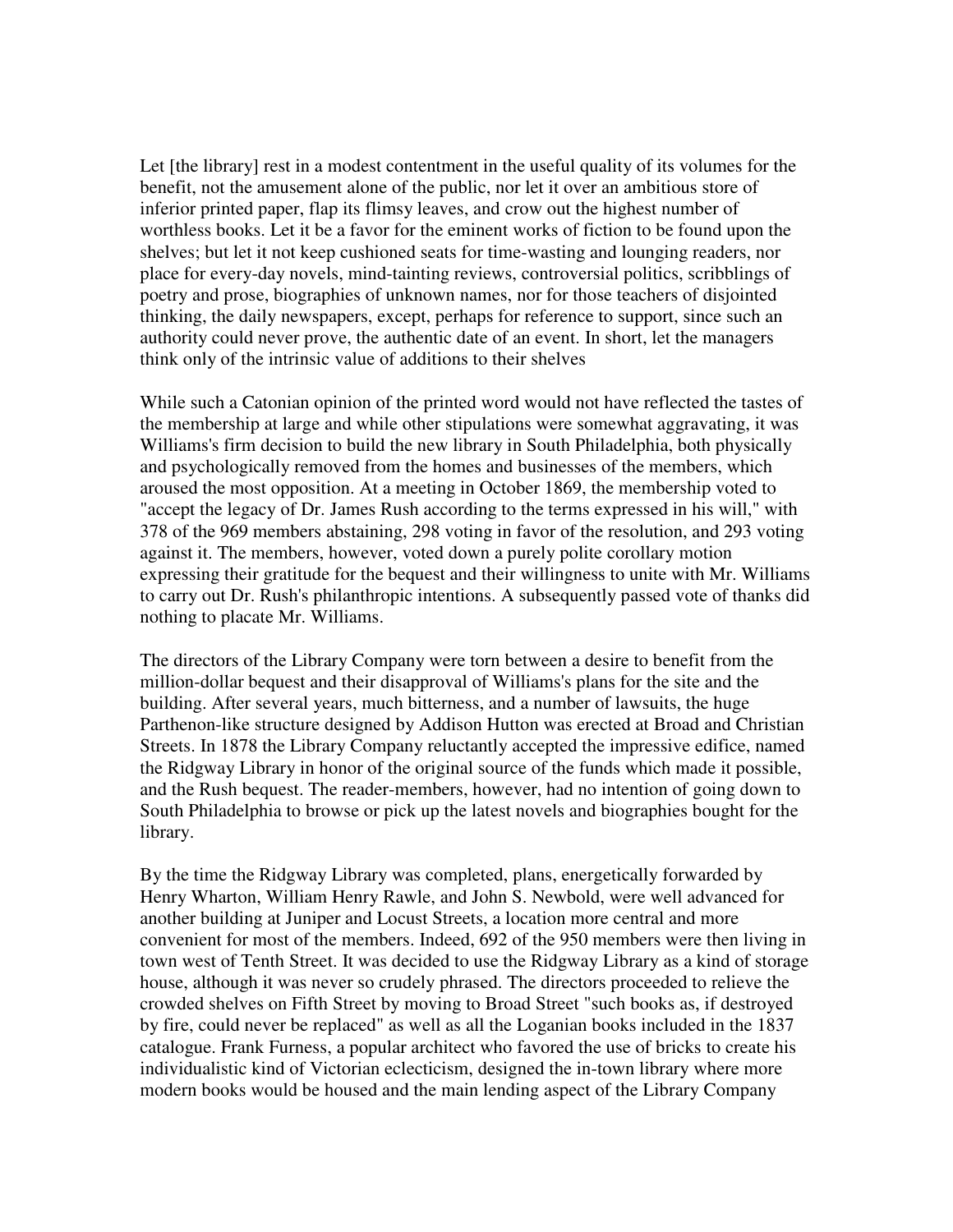could be conducted. On February 24, 1880, the new Juniper and Locust Street library opened its doors. Soon afterward the Fifth Street property was sold.

In acknowledgment of the increasing number of women who became members throughout the nineteenth century, the plans for the Juniper and Locust Street building included a ladies' sitting room. The Library Company also hired its first woman librarian, Elizabeth McClellan, who had charge of the Women's Room (and attended exclusively to the wants of female readers) from 1880 until her death in 1920. (Because of the separate accommodations at the Juniper and Locust Street building, attendance records were kept by gender. They indicate that in the late nineteenth century, attendance of female and male shareholders was almost equal.)

Lloyd P. Smith, in whose home the plans for the first meeting of the projected American Library Association took place, was proud of his two "fire-proof" buildings. As one of the leaders in the new movement to professionalize librarianship, he wrote articles for the Library Journal, gave papers at meetings of the association, went with his peers to an international meeting in England, and developed a classification system for the shelving of the books in the two new buildings. The system used A for theology, E for jurisprudence, I for science and arts, O for literature, U for history and biography, and Y for bibliography, with lower-case letters and numerals for divisions and subdivisions of the categories. Within these subject classifications the books were shelved by size folios, quartos, octavos, and duodecimos - and then by accession number.

This might have presented no problem had not the holdings of the Library Company been fragmented. The Library Company's old books were housed in the north wing of the Ridgway Library; the Loganian Library's old books were ranged on the balcony which ran around the huge, open reading room; the Library Company's new books were in the uptown library. Each collection was arranged separately according to the Smith system, and as new collections came into the library each of those was also separately arranged. Duplicate catalogues and accession books had to be maintained for the two sites, for only the accession numbers appeared in the printed catalogues and on the handwritten paper slips which were used after 1856. The method was ponderous, but for the 100,000 volumes which the Library Company had, according to a government survey of 1876, it worked. Although a new shelving method was introduced in 1953, some of the library is still arranged according to Smith's system.

The first considerable new accessions after the occupation of the Ridgway Library were the library and papers of Dr. James Rush which were part of his bequest. These included almost all the books of his celebrated father Benjamin Rush (probably the largest and best medical collection in the United States at the time of his death in 1813) and the manuscripts of many of his writings and lectures, notebooks, ledgers, medical records, and letters received. James Rush's own books and papers were far from inconsequential. His interests ranged from the valuable reference material that he had accumulated for the studies he wrote on the human voice and the human intellect to expensive, illustrated books on art, architecture, and antiquities.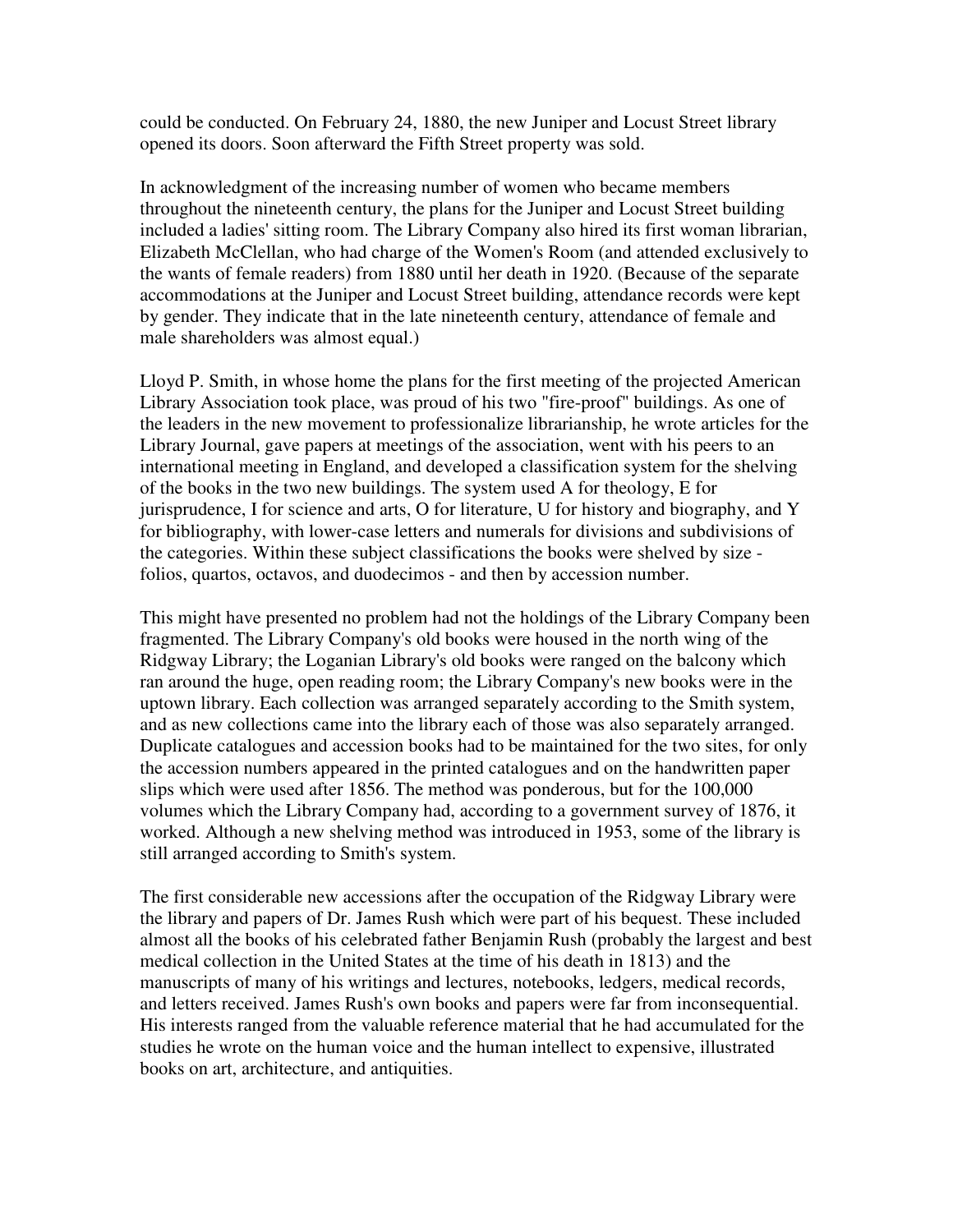After the Civil War, the position of the Library Company and of similar American subscription libraries was gradually but inexorably altered. The challenge came first from the mechanics' libraries, which provided reading material for workingmen, and then from the universities and the newly organized free public libraries which grew rapidly in size, displacing the private subscription libraries as a community's principal repository of books. The Library Company noticed that far more nonmembers than members were beginning to use its resources. Subscribers without voting privileges could pay a fee for the right to borrow books. It was a recognition of the changing times which impelled Dr. S. Weir Mitchell, author and physician, to suggest in 1886 that a study be made "to consider whether it may not be possible to make of the Philadelphia Library a Library free to all." Certainly the historian of the inquisition, Henry C. Lea, had that concept in mind when he gave \$50,000 to enlarge the library building, conditioning his gift upon the Library Company's agreement "not at any future time to abridge the privileges heretofore so liberally extended to the public."

At the same time the potential scholarly resources of the library grew impressively. In 1884 the chess library of Professor George Allen - said at the time to have been the fifth finest collection of its kind in the world - was bought. Late that year Margaretta A. Dick donated a collection of books, chiefly Americana and many editions of the Book of Common Prayer, which she had purchased for \$1,000 from the estate of John McAllister.

A year and a half later his son, John A. McAllister, owner of the city's leading optical supply house and an incorrigible magpie, gave the Library Company his comprehensive pickings of a lifetime. He mounted these in dozens of folio scrapbooks of prints, photographs, playbills, political cartoons, paper currency, song-sheets, broadsides, newspaper clippings, letters, and memorabilia of all kinds. The Civil War period was covered exhaustively; the directors, expressing appreciation of the gift, commented that the collection "cannot fail to be of interest to the student of this period of the history of our country." To McAllister is owed the preservation of many once little valued printed trifles of the nineteenth century.

A not dissimilar collection came as the result of the foresight of the librarian, Lloyd P. Smith. In 1885 he presented the library with 400 bound volumes of pamphlets, and after his death in 1886 his widow sold about as many volumes again to the trustees of the Loganian Library for \$300. Covering the political, social, economic, and philanthropic life of the country - but naturally richest in local publications - these illuminated many facets of the half-century 1830-1880.

In 1886, Mary Rebecca Darby Smith, another descendant of James Logan and a cousin of Lloyd P. Smith, bequeathed her library of over 600 volumes, consisting mainly of literature and history, to the Loganian collection. Most of the volumes were presentation copies from their authors. Her autograph collection of nineteenth-century celebrities was also part of the gift. Anne Hampton Brewster, nineteenth-century fiction writer and one of the first female foreign correspondents to American newspapers, made the Library Company the beneficiary of her will in 1892. Brewster, a member of the Library Company for forty-one years and a friend of Lloyd P. Smith, left her entire library of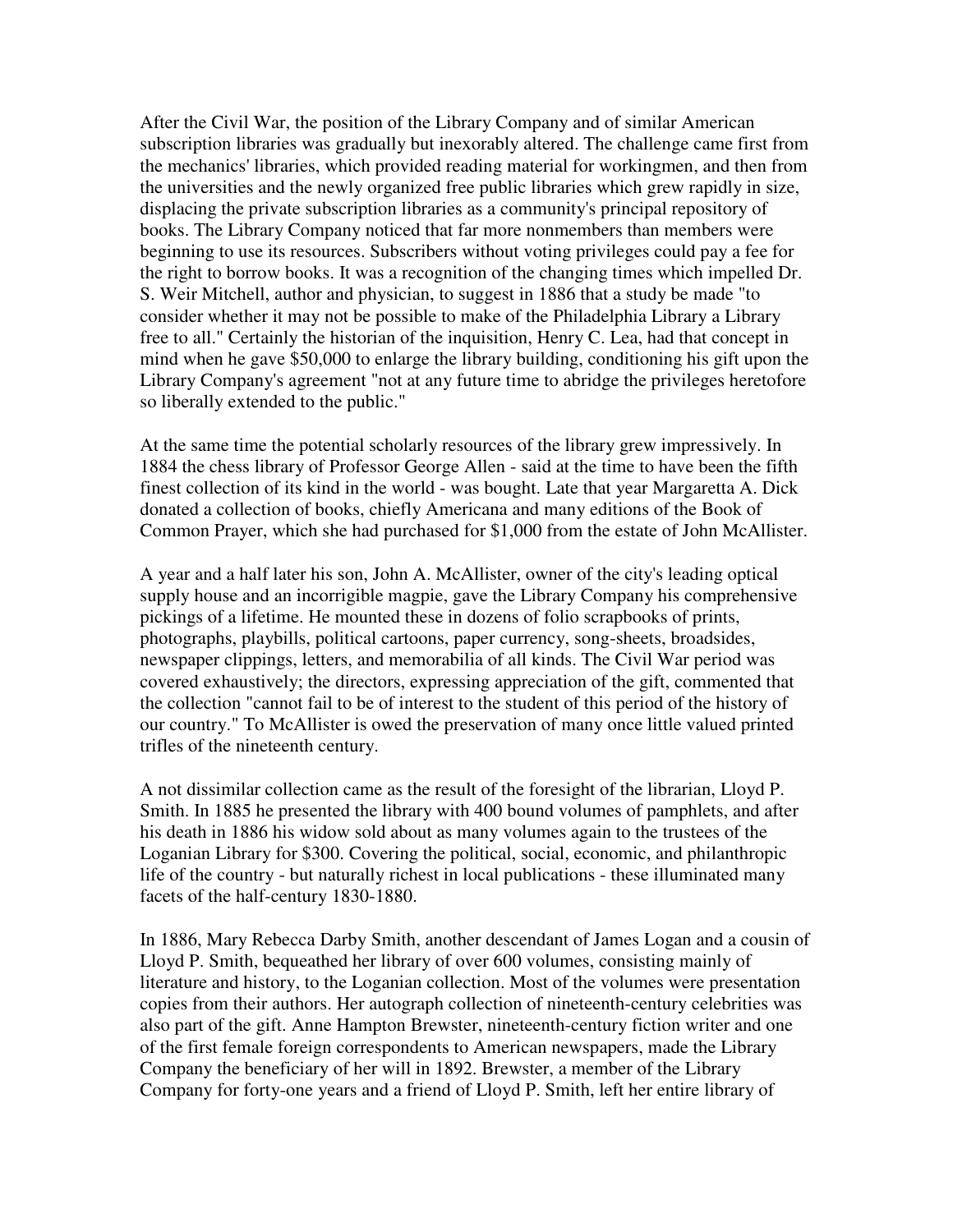approximately 2,000 volumes, as well as manuscripts, journals, notebooks, newspaper clippings, and all of her apartment furnishings. Brewster's library consisted mainly of European histories, and her personal papers chronicle the life of an unmarried professional woman as well as the lives of the American expatriates in Rome on whom she reported for eighteen years.

Two bequests added specialized collections. Albert G. Emerick, a pioneer American musicologist, left his books to the Library Company in 1896, and in 1904 the library received from Charles G. Sower, a descendant of the country's first German printer, a family collection rich in Pennsylvania-German imprints.

With two buildings to operate, Lloyd P. Smith had at first divided his time between the Locust Street and Christian Street libraries. George Maurice Abbot, who had been hired as a boy to help in the old Library Hall, was soon sent down to supervise the Ridgway Library. J. Bunford Samuel was taken on as a stack boy and messenger there. Smith's successors - James G. Barnwell from 1887 to 1907 and the patient Abbot from 1907 to 1929 - emigrated as soon as they could to the more socially rewarding milieu of Locust Street. Few of the directors and few of the members gave much thought to the dusty vastness of the gray Greek temple in which James and Phoebe Ann Rush were entombed and, it sometimes seemed, in which the books were entombed also. They were satisfied to have Samuel take over the curatorship of the Ridgway Library.

Bunford Samuel was not a professional librarian nor a formally educated scholar, but he loved the books in his care. While others depended on catalogue entries to know what books were on the shelves and where to find them, Samuel over the years built up a memory bank more efficient than the scattered arrangement and the separate catalogues. He was more like the European librarians of his day than his contemporaries of the American Library Association; he was primarily a defender of the books in his care. The curiosity-seeker did not find Samuel very helpful; the serious scholar received his serious attention. The survival almost intact of the old books in the Library Company is due, in no small measure, to Samuel's concern for half a century.

On the other hand, the main concern of the directors and the head librarian was seeing that the members were supplied with the most recent books for their leisure-time reading. After the Free Library of Philadelphia opened its main building on Chestnut Street in 1895 and later moved to 13th and Locust Streets, the Library Company was destined to drift, its members resigned to seeing it an institution of undistinguished gentility. It was recorded in 1895 that fewer persons had used the library and fewer books were taken out than usual. "The library facilities of the city have become so much enlarged during the past few years," the directors reported to the shareholders in 1903, "that a library of the character of your institution cannot hold the same position that it formerly did, when libraries were fewer in number." As an afterthought they added that, however, as "a library for the student and the thoughtful reader" its position remained preeminent. This statement summarized the library's history for the first part of the twentieth century. In his brief history of the Library Company published in 1913, Abbot noted that the number of books in its collections was 237,677, divided equally between the two buildings, and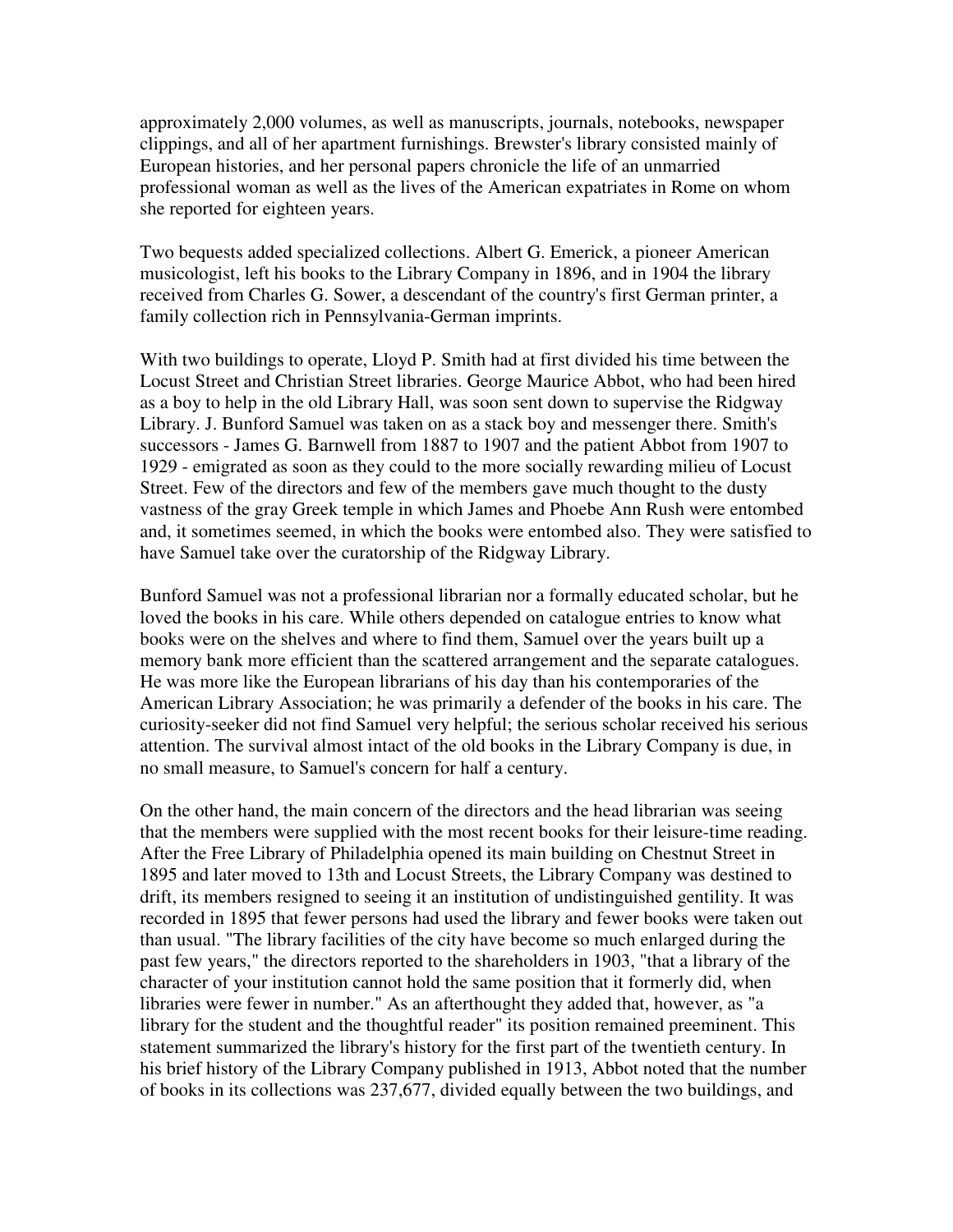that there were 909 members and "many subscribers." Regular purchases, chiefly of popular works of fiction and nonfiction, buttressed with a considerable number of solid biographies and monographs on American history, continued to increase the library's holdings.

In 1929 Austin K. Gray became librarian. A gentle, cultured Englishman and literary historian, he attempted to rouse the library from its lethargy with lectures and exhibitions. However, he was unable to prevent the Library Company from inching toward bankruptcy as the depression deepened. The real-estate holdings of the Rush Estate, mostly in a deteriorating section of the city, melted away. Income from dues (\$8 a year) and from a small endowment failed by a wide margin to meet expenditures; capital was invaded to pay bills. The publication of a history of the Library Company, written and considerably romanticized by Gray, sparked a gallant fund-raising effort and membership campaign which managed to keep the institution afloat until the situation became too desperate for palliative measures - this despite the efforts of the Women's Committee, which was credited in the Annual Report for 1934 with extending the membership and activities of the Library Company.

In 1935, under the leadership of Owen Wister, then president of the Library Company, the directorsurged that the Juniper and Locust Street building be given up and all the books concentrated in the Ridgway Library. They recommended "a policy whereby the Library, from being a general circulating library of current and ephemeral books, becomes a Library dedicated to the care of and making additions to its remarkable collections of valuable books." If such a policy did not please the majority of the shareholders, it was inevitable that such a policy would prevail. Under the will of Arthur K. Lea in 1938 the Company received \$50,000 "as a means towards a more aggressive administration of its library, so that said library may occupy a more conspicuous part in the educational facilities of the city and perform a more useful service than it has done in the past."

A further thrust in the direction of change was given by a grant from the Carnegie Corporation to recatalogue and reshelve the library so that its scholarly resources would be more readily available. Unfortunately, the program carried out with WPA (Works Progress Administration) help was not well conceived or executed. The old printed catalogues, the paper slips of the nineteenth century, and current cards were consolidated into a single author card catalogue. However, the entries were simply copied from the original entries. None was checked against a book on the shelf, and the whole was never edited to provide uniformity or to correct errors. Furthermore, the shelf location was not placed on the main card but had to be found by reference to a second catalogue arranged by serial numbers only. These cards went to the National Union Catalogue in Washington, D.C., and are the only record there, inaccurate and incomplete as they are, of the Library Company's holdings. At the time, no one looked upon the results of the Carnegie grant as anything but strengthening the status and stature of the Ridgway Library and its research materials.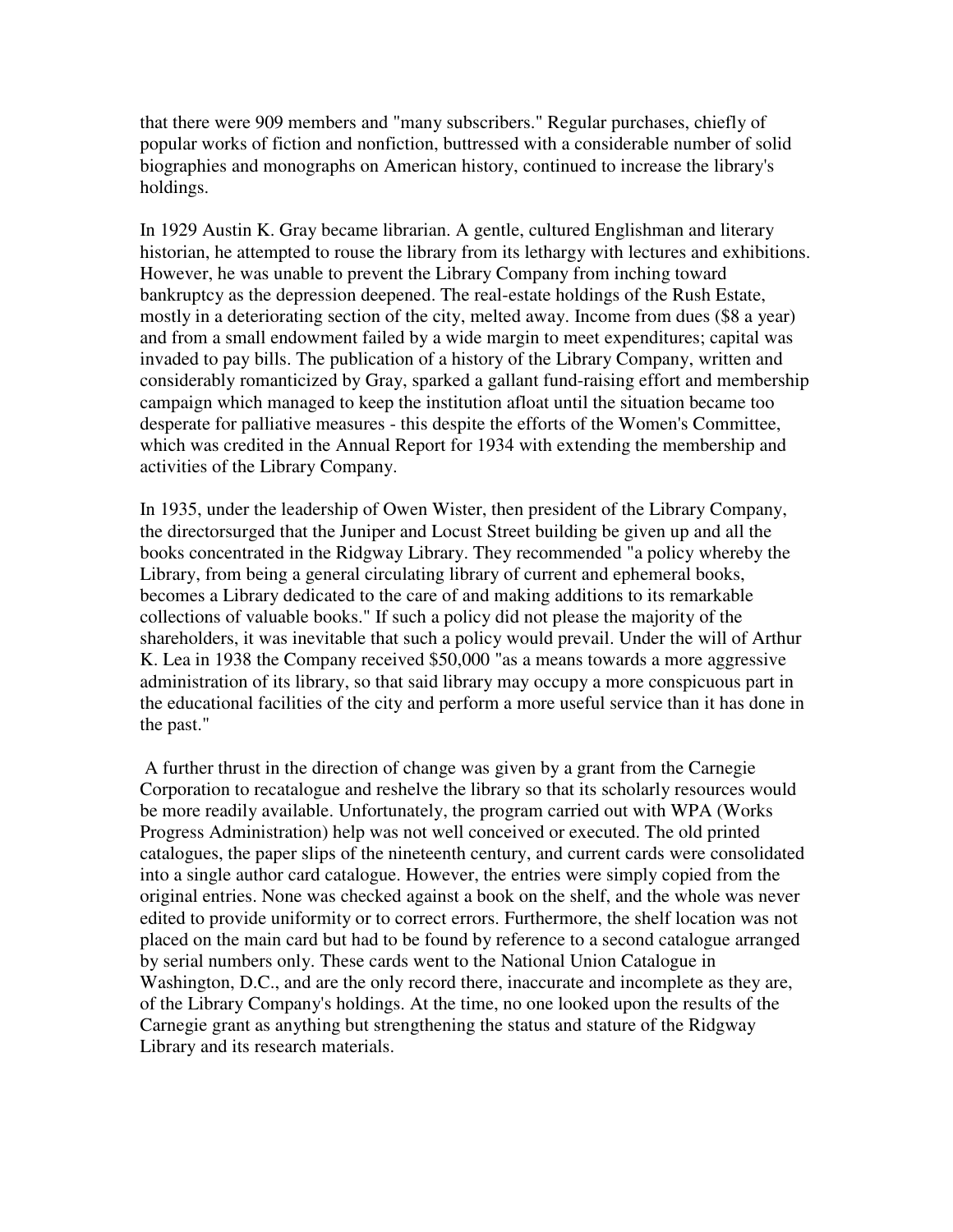At the annual meeting on May 1, 1939, the members unanimously agreed that the directors be given authority to sell or lease the Locust Street property. A small circulating library was to be retained in the center of the city for the convenience of the members. During the following year all the books were moved to the basement of the Ridgway Library under the supervision of Barney Chesnick. He had been hired to assist Samuel at Broad and Christian Streets and succeeded him in charge of the old collections then being used by a comparatively few discerning and imaginative scholars. Chesnick was Samuel's spiritual successor as well; he matched his preceptor in concern for the books in his care and in his computer-like knowledge of their whereabouts. The labyrinthine arrangement of the shelves was made even more confusing by the expedients used to house the books from the uptown library. That building, empty, was torn down; the land was leased as a parking lot. The two-centuries-old Library Company was at the nadir of its fortunes.

About this time, two studies - one by Robert H. Downs, then librarian of New York University, and the other by the Bibliographical Planning Committee of Philadelphia under Charles W. David - looked at the Library Company's holdings and operations. They came to similar conclusions: that the circulation of modern books to members and subscribers was an obsolete service, and that the Library Company should become a research library, preferably in association with one of the city's other institutions.

This required long-term planning. For the moment, the rent from the parking lot and income from endowment funds were not sufficient to pay for all the library's operating expenses. This situation, World War II, and Austin Gray's resignation as Librarian impelled the directors in 1943 to make arrangement with the Free Library of Philadelphia whereby that institution became the corporate librarian of the Library Company, responsible (for a fee) for the administration of the library. The Free Library also opened a branch in the Ridgway Library. With Barney Chesnick in the service, the scholarly aspects of the Library Company were entrusted to the young historian John H. Powell, who at the same time was a research assistant with the Free Library. He wrote several monographs on the collections, including a survey of the large archive of the diplomat John Meredith Read, and he compiled a calendar of the papers of John Dickinson which the Library Company received as a gift from Robert R. Logan. The latter, with the drafts of such significant state documents as the Continental Congress's first and second addresses to the King and Dickinson's annotated copies of the printed preliminary drafts of the Constitution, is a treasure house of prime historical importance. At about the same time the Library Company's endowment funds were reorganized and brilliantly reinvested by Moncure Biddle, who in concert with the treasurer, W. Logan Fox, began to build a solid financial base for the institution.

The resurgent feeling that "something should be done" had been repressed during the 1930s and 1940s because the financial difficulties of the Library Company precluded any constructive change. During the war some of the Library Company's most valuable treasures had been placed in the custody of the Free Library, and informal thought was given to the possibility that the old institution might become the Free Library's rare book collection. However in 1952, the exigencies of the past having been relieved by an increasing flow of income from the parking garage that had been erected on the Locust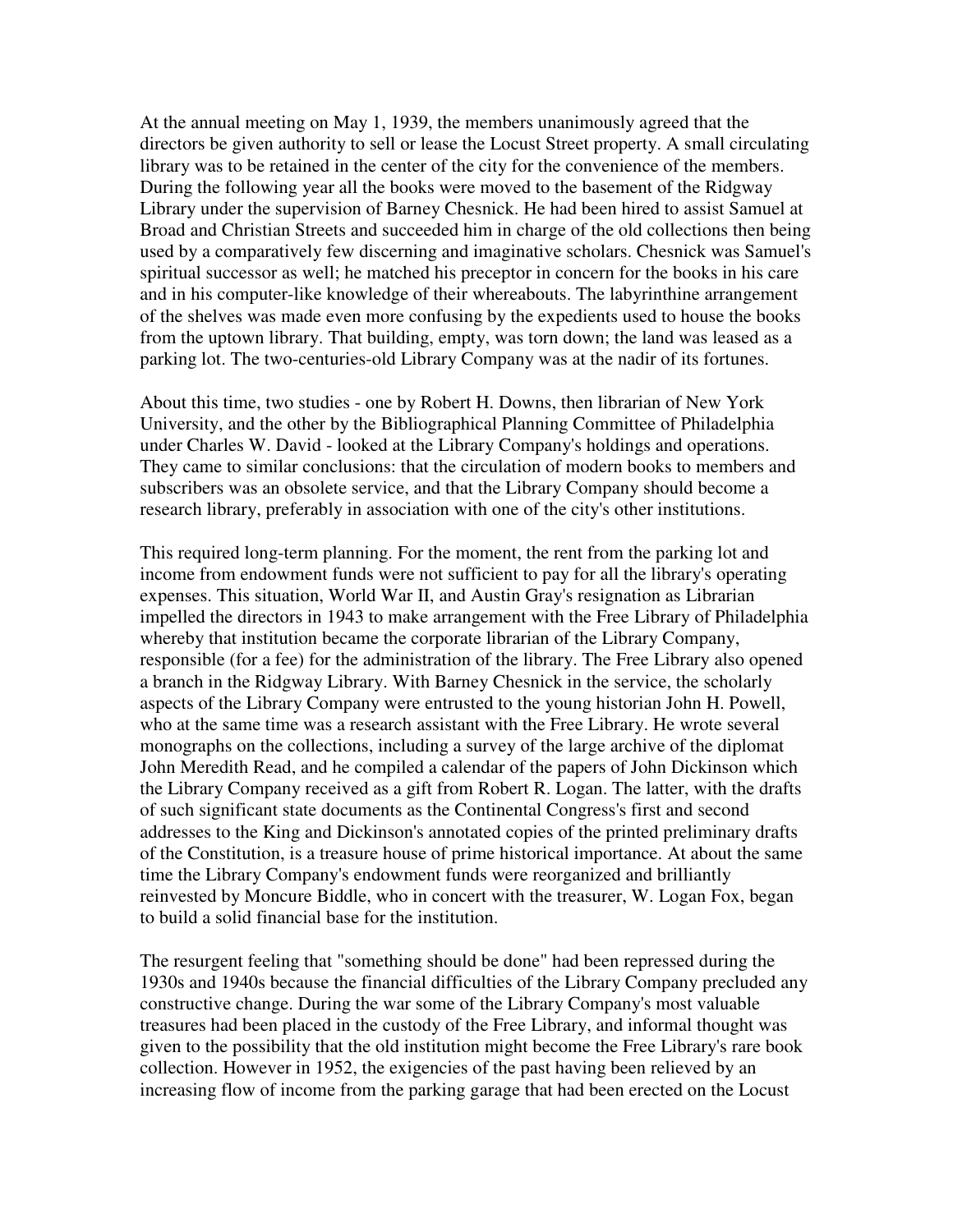Street property, the directors found themselves in a position to plan for the future and do something about it. They sought the advice and guidance of a number of experts. First, Edwin Wolf 2nd, formerly with the rare book firm of Rosenbach, was engaged to make a survey of the collections, to assess their scope, size, and importance, and to suggest means to improve their care and usefulness. Then, four eminent librarians - Lloyd A. Brown of the Peabody Institute, William A. Jackson of Harvard, Paul North Rice of the New York Public Library, and Clifford K. Shipton of the American Antiquarian Society were invited to inspect the Library Company and consult with the directors about its future.

Unanimously the experts agreed that the Library Company's greatest strength lay in its rare books and manuscripts, and that its greatest contribution to society would be as a scholarly research library with special emphasis on American history and culture. There was no doubt that the rare books and manuscripts were far more numerous and more valuable than had been generally believed. The first and immediate step the consultants urged was a program of rehabilitation. The most valuable books should be taken from the scattered locations, recatalogued, repaired, and temporarily reshelved in a room to be refitted and air-conditioned. Then the experts recommended that the Library Company reduce and refine its mass of late-nineteenth- and twentieth-century books, keeping only those which would supplement as reference works the basic historical collections.

These steps were, however, considered preliminary to a decision to move out of the Ridgway Library. That structure, once considered fireproof, was judged instead to be a fire-trap. Furthermore, the roof leaked, the basement was damp, and the building's location in the city was unfortunate. The consensus was that the Library Company should move to modern quarters in or adjacent to another compatible library as soon as possible. Meanwhile, it was recommended that the best be made of the physical facilities and work begun on rehabilitating the books and replacing the inadequate WPA catalogue. In January 1953, Wolf was appointed curator to carry out the program of revitalization.

As the shelves began to be searched, the richness of the collection became apparent to a greater degree. While it was in bibliographical circles known that the Library Company possessed American, and particularly Philadelphia and Pennsylvania, rarities, the quantity and quality of these had never been adequately judged. It had not been known how extensive were the holdings in the mathematical sciences, botany, and medicine, in architecture and the useful arts; how many of the volumes had provenances of distinction - scores of books from the libraries of Benjamin Franklin, William Byrd of Westover, Isaac Norris II, John Dickinson, and Benjamin Rush, and, surprisingly, others which had belonged to Ben Jonson, George Sandys, and Henry Vaughan; what unexpected, isolated treasures of English literature and history there were; and what a potential source of funds lay in the hundreds of duplicates. In these years during which all pre-1700 books and eighteenth-century American imprints were scrutinized and recatalogued on a priority basis, hardly a day went by when some exciting find did not surface: two copies of Thomas Jefferson's first published work with his manuscript corrections; books printed by the early Parisian printer, Antoine Vérard; a history of Louisiana which Lewis and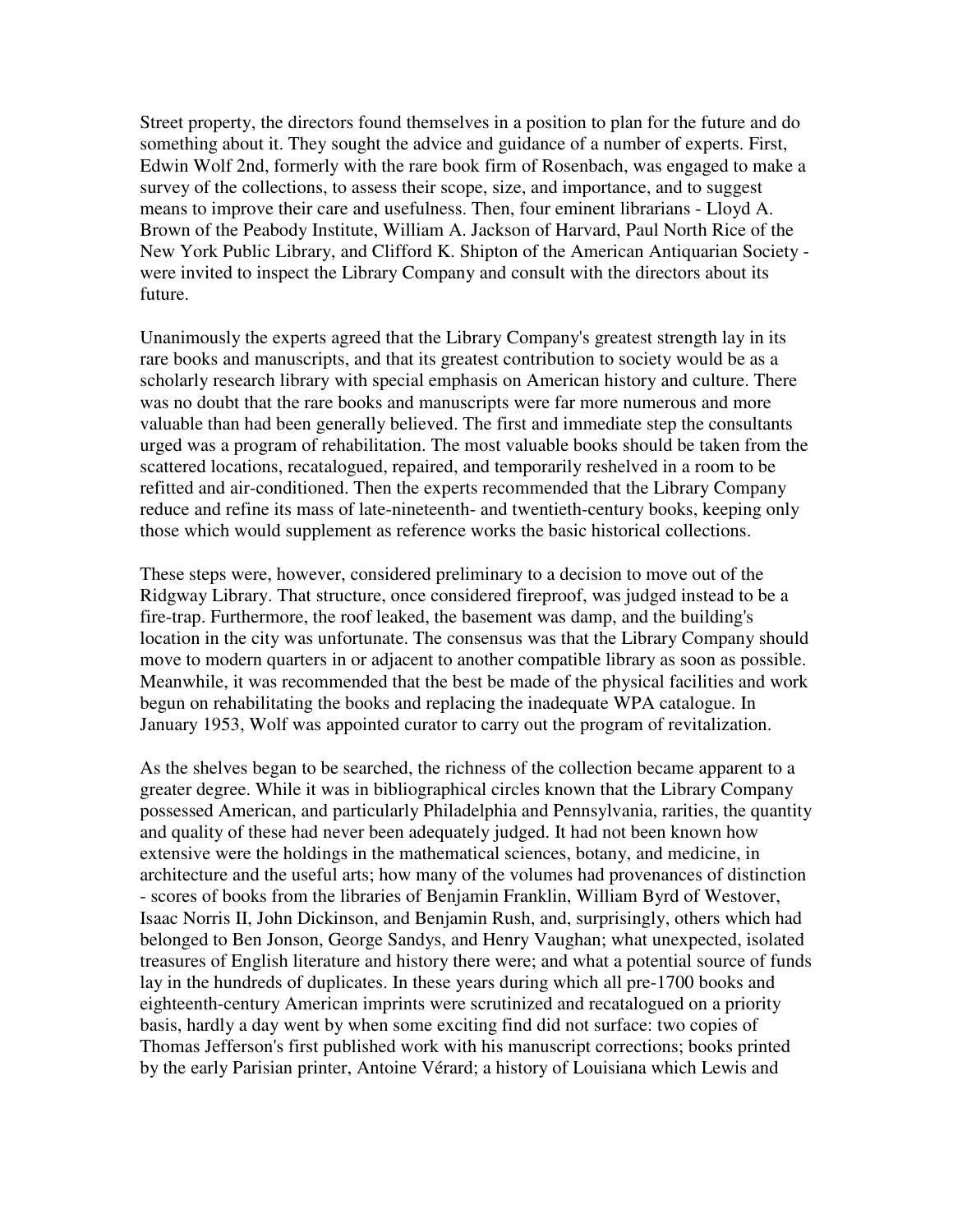Clark took with them across the continent; and almost all Isaac Newton's writings in their first printings.

By 1955, with income from the parking garage increasing, the Library Company could stand on its own feet. In December of that year the arrangement with the Free Library was amicably terminated. Wolf became Librarian. As he wrote in his first Annual Report for the year 1955, the old library was a phoenix reborn. He shared the excitement of rediscovery and revitalization with an audience of bookmen - librarians, collectors, booksellers, and, of course, members of the Library Company - through his paradoxically light yet scholarly essays in the Annual Reports. When duplicates were first identified as such and sold, the directors agreed that all moneys received from book sales would be used solely for the purchase of rare books to strengthen the permanent research collections and for binding pamphlets. Wolf blended the announcement of significant acquisitions by purchase and by gift with news of the Library Company's latest finds on its own shelves. One of the most significant of the latter-day acquisitions was a large portion of the Americana collection of W. Logan Fox, which came as a gift in 1962-1964. Over the years the Annual Reports of the Library Company have been widely circulated at home and abroad and still remain the chief medium through which the institution makes itself and its books known.

The experts' primary recommendation - to move from the totally inadequate and unsuitable Ridgway Library - had not been forgotten. Conversations took place and preliminary studies made of the practicability and advantages of locating in the vicinity of the University of Pennsylvania, the American Philosophical Society (which had just recreated for its own use the Library Company's eighteenth-century building on Fifth Street), or the Historical Society of Pennsylvania. Eminent rare book librarians and historians were again turned to for advice. Of the eleven consulted, ten favored a location next to the Historical Society; only one preferred another site. Consequently, at the annual meeting of the Library Company on May 2, 1960, urged to do so by the president, Nicholas B. Wainwright, and the directors, the members voted overwhelmingly to authorize the directors to petition the Orphan's Court for permission to sell the Ridgway Library and to erect a new library on Locust Street adjacent to the Historical Society.

The steps necessary to bring the plan to fruition were interlocking and complicated. Fortunately, at the critical time the City of Philadelphia made a satisfactory offer for the building and land. An elaborate, lengthy legal brief, justifying the sale and the move, was presented to the Orphan's Court which according to the Rush will had to approve all sales of real estate. After a full-dress hearing the Library Company was given permission to make the sale and also to use such other funds as were part of the Rush estate to build the new library. Three nineteenth-century brownstone houses, owned by and contiguous to the Historical Society, were purchased and torn down. Plans for a modern eight-story building were drawn by the architectural firm of Carroll, Grisdale, and Van Alen, and construction began in 1964. Meanwhile, in order to carry out another of the original recommendations concerning the future of the Library Company and to avoid moving unwanted books, a sweep of the shelves was undertaken. With formal authorization from the directors and the membership as a whole, Wolf culled and disposed of such works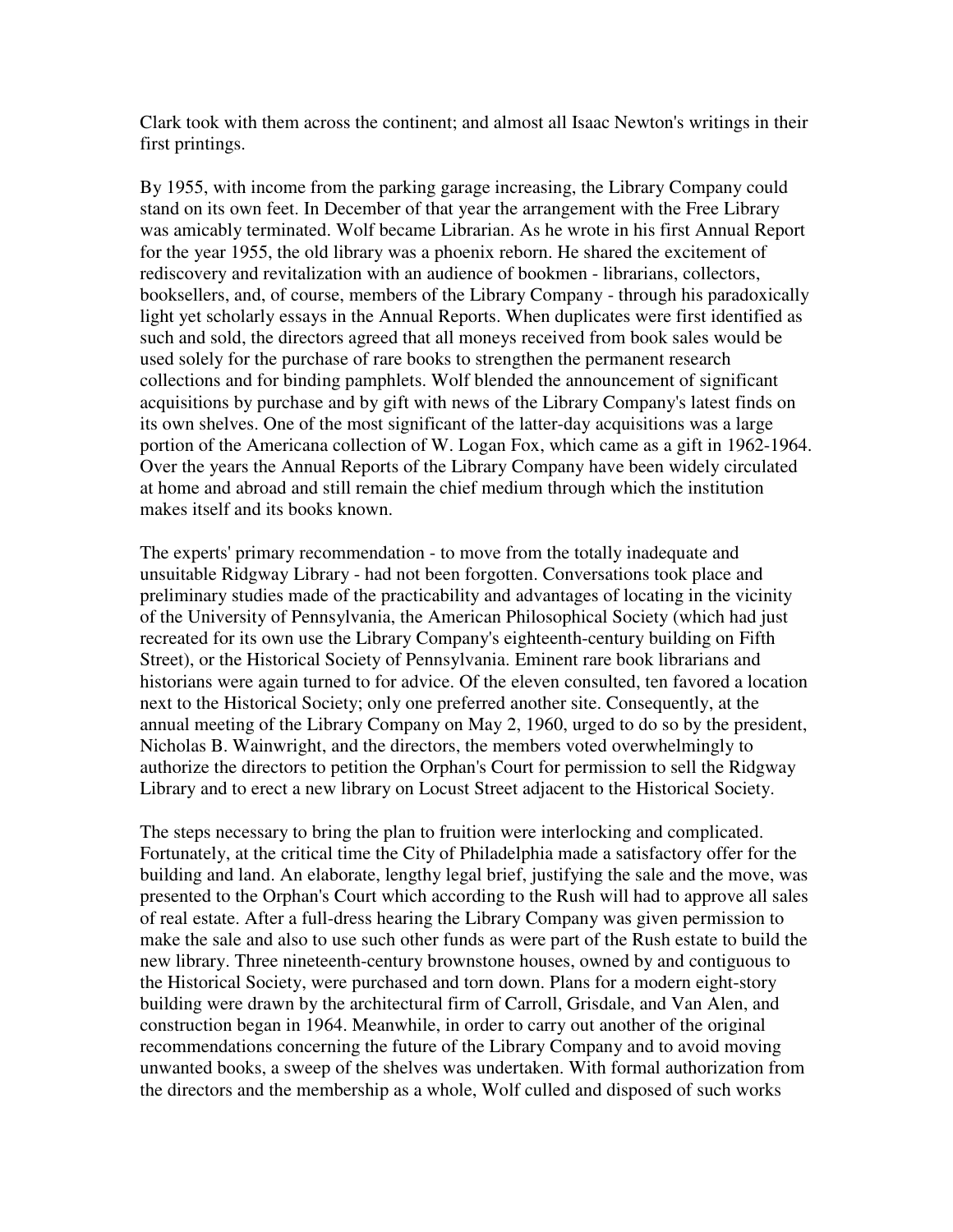printed after 1880 as were deemed not germane to the Library Company's main collections. Perhaps as many as 100,000 volumes were removed and sold, the largest segment by far consisting of novels. One of the most unusual events in the process of relocation was the transfer of the remains of James and Phoebe Ann Rush from a crypt at the Ridgway Library to a crypt beneath the Locust Street building.

With the Library Company's holdings down to an estimated 375,000 volumes, the Library Company was ready to return to the center of the city. The new building was completed by the end of 1965. The difficult transfer of the books nevertheless provided an opportunity to revamp the shelving arrangement and gather together subject classes which the space problems in the old building had fragmented. Because approximately two-thirds of the funds for the new library derived from the Rush estate, the building, like its predecessor, was named the Ridgway Library. The building was opened to the public in April 1966. A reciprocal arrangement was reached with the neighboring Historical Society whereby its rare books are shelved and used by readers in the Library Company, and the latter's manuscripts are shelved and used by readers in the Historical Society.

With the transfer of the collections to the new Ridgway Library, the goals set in 1952 by Wolf and the other consultants had been achieved. In an amazingly short time, the venerable circulating library had been utterly transformed into a research library specializing in American history and culture and its European background up to roughly the Civil War. Before 1860 this had been the largest public library in America, and the collections were already strong in all areas. It had become apparent, however, that the Library Company's decline in the 1860s and 1870s had resulted in a much spottier collection. The post-1880 materials had largely been deaccessioned. The exchange of books and manuscripts with the Historical Society committed the Library Company to remaining primarily a collection of printed materials. Thus the mission of the library was defined.

This mission implied a blueprint for future growth based on the principle of building to strength. The opening of the new building was marked by an exhibition in 1966 called Bibliothesauri: Or, Jewels from the Shelves of the Library Company of Philadelphia; included were new acquisitions as well as rarities discovered in the course of recataloguing and rearranging the collections for research. The new acquisitions resonated with the core collection in ways which articulated its complex and distinctive character. Wolf's conception of the collection, and hence the types of books he added to it, had been evolving for a decade and was to change considerably in the decade to come.

From his first visit as a consultant, Wolf focused on the older collections and on the era of the library's foundation. Here was the only major colonial library to survive nearly intact; what could it reveal about the intellectual world of the eighteenth century? From 1954 to 1956 Wolf published several articles about the selection of books in the early years of the Library Company, as well as a facsimile of the 1741 catalogue printed by Franklin. His first new acquisitions were replacements for books that had been listed in the early catalogues but were no longer on the shelves. Many a book that had cost five shillings in the 1750s was bought for the same price two centuries later. He also bought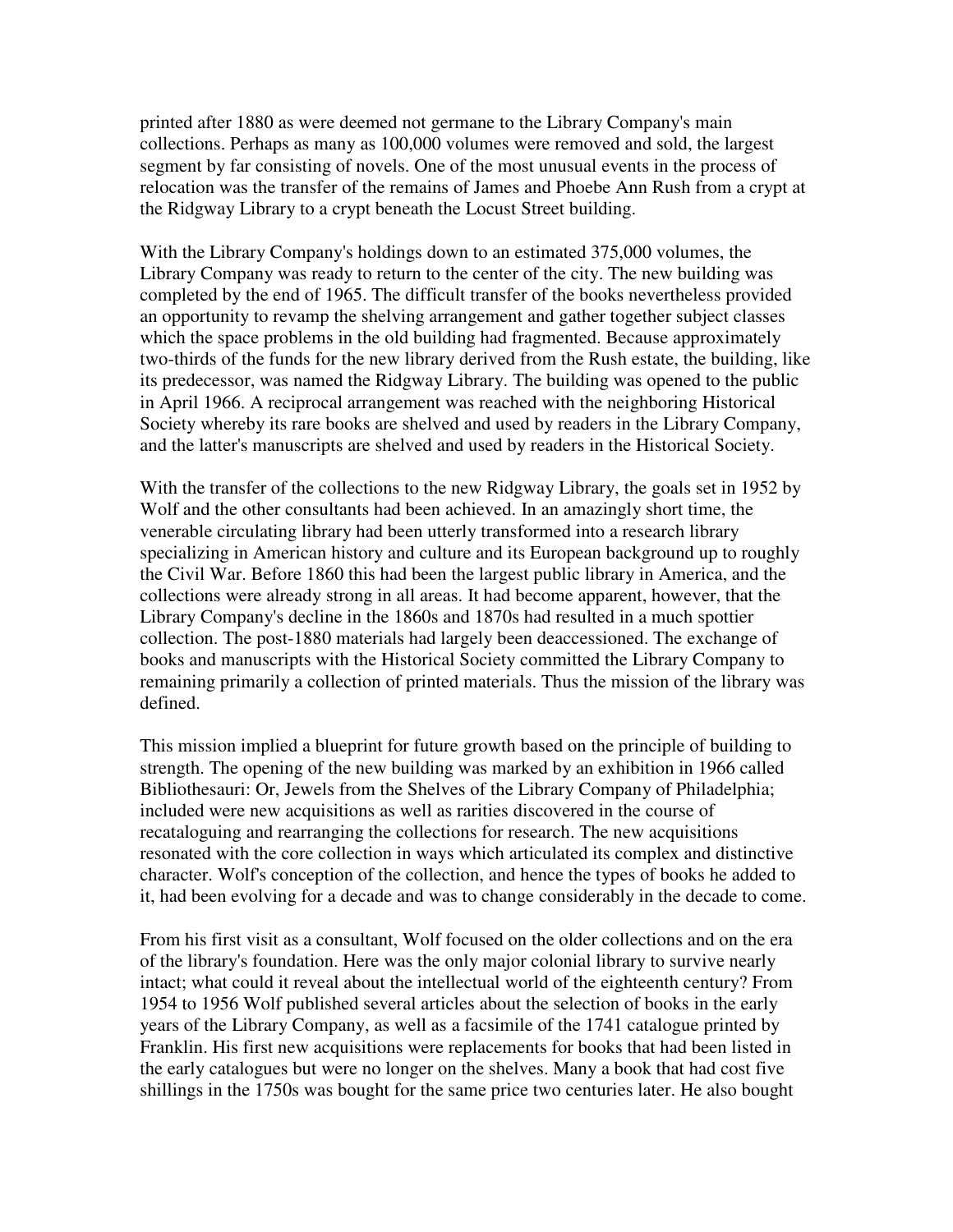first editions of important works of early science and erudition where the Library Company had only later editions or none at all, in order to round out this ideal enlightenment library.

This same interest in eighteenth-century intellectual history led Wolf in 1956 to begin the reconstruction of three colonial private libraries which had been partly or wholly incorporated into the Library Company - those of James Logan, Benjamin Franklin, and William Byrd of Westover, Virginia. He published a definitive catalogue of Logan's library in 1974. The other two libraries had been scattered by 1800, but he was able to locate substantial parts of them on the Library Company's shelves and in other collections across the country. (An exhibition of books owned by Franklin, based on Wolf's still unpublished card file, was mounted in 1990 as Poor Richard's Books.)

The study of provenance gave new meaning to the Library Company's collections. Books owned by a host of other colonial and early national figures were located on the shelves or were received as gifts over the years. In 1959 Wolf published a catalogue of the Library Company's holdings of books that were in (or omitted from) Wing's Short Title Catalogue of British books, 1641-1700; he indexed the provenance of all 4,000 titles, thus uncovering complex patterns in the movement of seventeenth-century British books through eighteenth-century American private libraries. The only public collection of books in the city before the Library Company's founding was the parish library at Christ Church, which included some 800 books given in 1700 by the English philanthropist Thomas Bray. It still survived, and shortly after the move to Locust Street it was placed on deposit in the Library Company. Meanwhile Wolf began privately to accumulate data about who owned what books in colonial Philadelphia, and to assemble a collection (which he donated in 1989) of the books most commonly owned. All this data was methodically presented in his 1985 Lyell Lectures in Bibliography at Oxford University, published as The Book Culture of a Colonial American City.

This vision of the Library Company as a microcosm of eighteenth-century American book culture embraced only the older part of the collection and did not account for the Library Company's later development. During the 1960s recataloguing proceeded chronologically, and the wealth of the nineteenth-century collections emerged. For the first time the Annual Reports began to mention a few early nineteenth-century acquisitions. In the 1960 Annual Report Wolf somewhat daringly predicted that some day a speech by Daniel Webster or a memorial by Dorothea Dix would be sought out by rare book libraries. In 1963 he published a catalogue of the thousands of song sheets from 1850 to 1870 in the McAllister scrap books. Soon he was buying nineteenth-century books in quantity.

The widening scope of acquisitions went hand-in-hand with new ways of seeing the collections and presenting them to the world. In 1969 Wolf mounted an exhibition called Negro History: 1553-1903. The preface to the catalogue began with a manifesto: "Everybody is talking about Negro history, so we decided to do something about it." The exhibition was so successful that the entire collection was culled in the following three years, with the help of a Ford Foundation Grant, and everything relating to African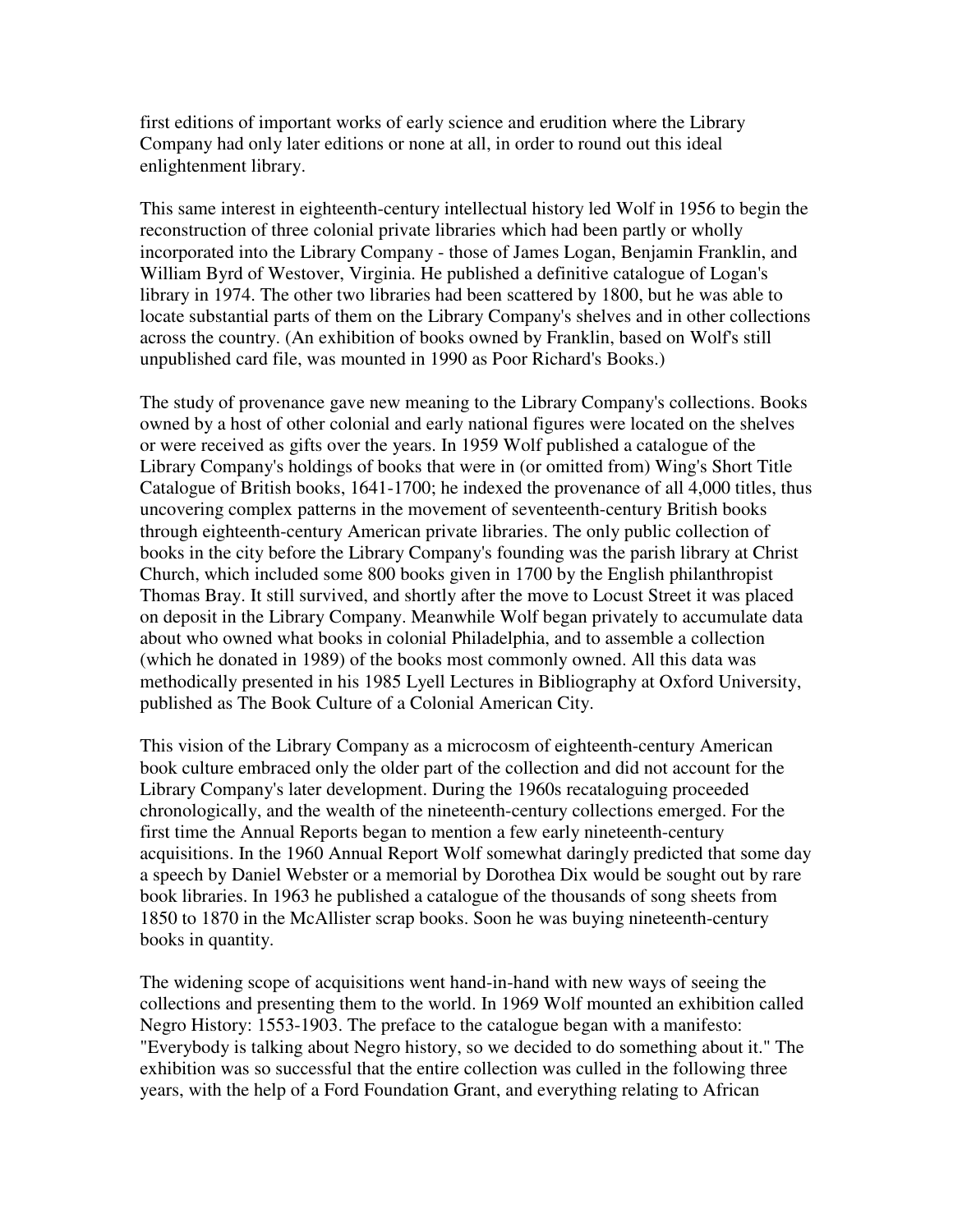American history was catalogued: early European accounts of Africa and the Atlantic slave trade, the economy of slavery, antislavery and abolition literature, apologies for slavery, the antebellum politics of slavery, slave narratives, documents of urban free black communities (especially in Philadelphia, the largest), materials relating to Reconstruction and the "Negro question," and literature by and about black Americans. Most of this material had been classified in other ways: travels, politics, autobiography, etc. By seeing this material in a new way, by recovering the common thread that linked these diverse books, a subject collection of surprising strength was formed. Afro-Americana, 1553-1906, with 16,500 entries, appeared over the imprint of G. K. Hall in 1973. It immediately became a standard bibliography of the subject, and has remained so even though it has been out of print for many years. Since then another 2,000 books have been added to the collection. It has attracted more scholars from greater distances than any other collection in the Library Company.

In the following years other "special collections" were uncovered in the general collection. In the late 1970s, with a grant from the Andrew W. Mellon Foundation, the collections were again culled and catalogues were published in four areas: American education, philanthropy, agriculture, and natural history, all before 1860. These were all areas in which existing bibliography was weak, scholarly interest was intense, market prices were low, and the Library Company's collecting had historically been outstandingly strong. The catalogues included the collections of the Historical Society and the American Philosophical Society, thus sowing the seeds of future interlibrary cooperation, and making it easy to acquire more books in those areas without unnecessary duplication. As with the Afro-Americana collection, these catalogues reunited bodies of literature which crossed several disciplinary boundaries. For example, the education and philanthropy catalogues are in effect bibliographies of voluntary organizations, even of a broad movement of social reform which permeated every aspect of antebellum society.

Comparing the Library Company's holdings with already-published subject bibliographies uncovered still more collections of surprising strength in areas such as technology, Judaica, household and cookery books, courtesy books, gift books, and architecture. The 1974 exhibition Women, 1500 to 1900 was as pioneering as Negro History; though no full catalogue of the collection was ever compiled, a card file of women's history books has been kept ever since, and it is one of the most active collecting areas. In 1983 the Library Company became headquarters for Werner Tannhof's compilation of a bibliography of German-American imprints through 1830. The Sower Collection mentioned above had been supplemented by huge collections of German-Americana purchased from George Allen in 1959 and Wilbur Oda in 1961. Together with the collection of the Historical Society on deposit with the Library Company, this turned out to be by far the largest collection of German-Americana when the first two volumes of the bibliography were published by the Gottingen University Library in 1989 as The First Century of German Language Printing in the United States of America.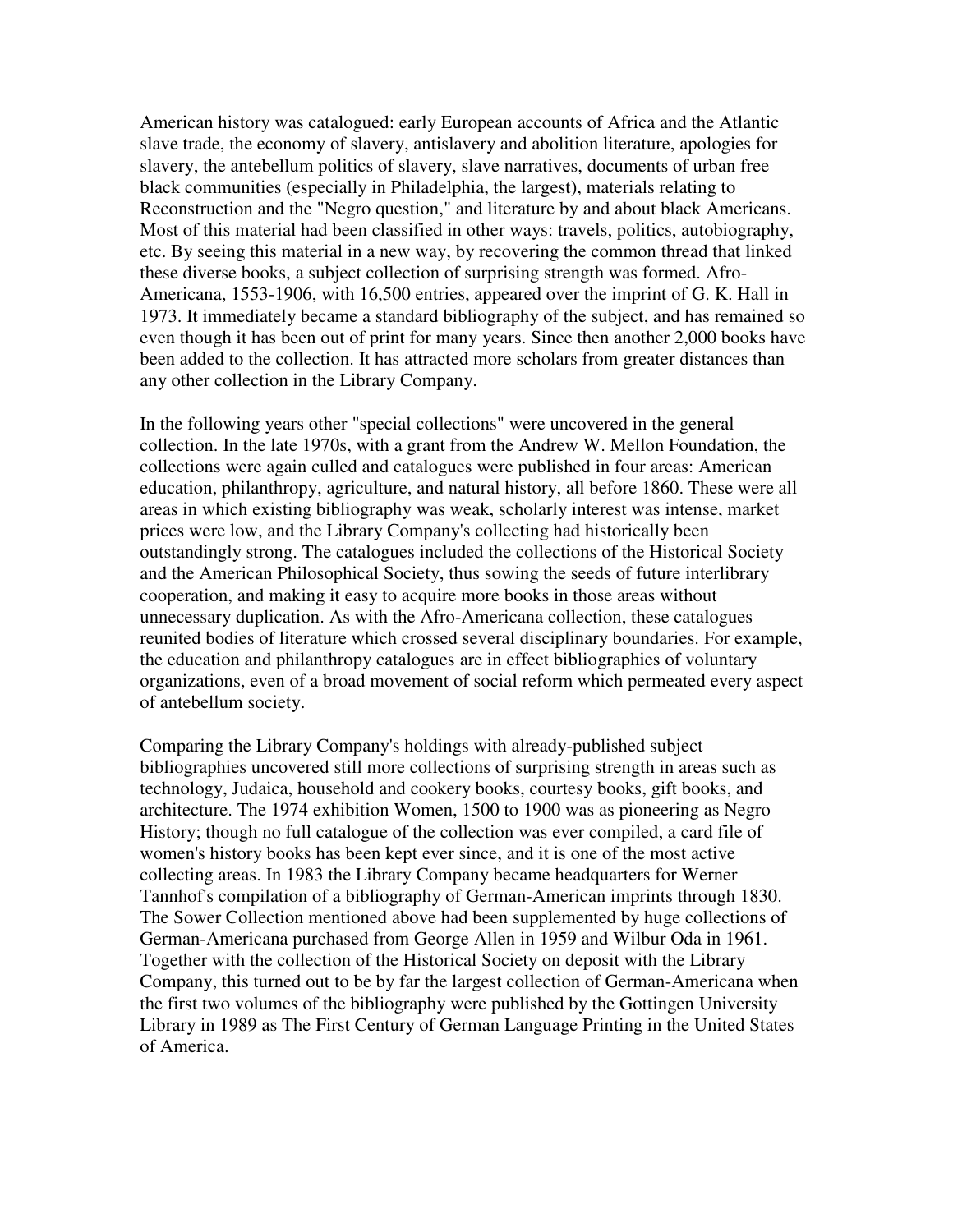In the process of strengthening and extending the Library Company's core collection, unnecessary or expensive duplication of the holdings of other local libraries was always avoided. This principle was applied not only to individual books but to whole areas of collecting. For example, the Library Company's core collection of American medicine is superb up to about 1820, but thereafter it yielded responsibility for collecting in that area to the College of Physicians. The bequest of Benjamin Rush's library by his son James further enriched the pre-1820 collection. Austin's bibliography of American medical imprints up to 1820, published in 1961, revealed the Library Company's strength. Today no attempt is made to collect medicine after 1820, but the earlier collection has been developed vigorously, to the point that it is difficult to find anything to buy. In the same way children's books and Western Americana are left to the Free Library, and manuscripts to the Historical Society. The vast field of American literature is easily shared with the University of Pennsylvania without expensive duplication; the Library Company's collection is smaller but is currently growing faster, in response to scholarly interest in popular and non-canonical writing.

Marie Korey, who came to work as Curator of Printed Books in 1972, played a major role analyzing the Library Company's strengths and choosing new subject areas to open up for development. She left to become head of the rare book department at the Free Library of Philadelphia in 1983. Her successor, James Green, has continued to build the collections in the main areas marked out by Wolf and Korey, as well as in other areas not previously cultivated so intensively, such as economics, philosophy, popular fiction, popular medicine, photographic literature (in support of the Print Department), books by women, and illustrated books. All acquisitions still build on the core collection acquired between 1731 and 1880, as described incidentally throughout this volume. The collection is constantly growing and adapting to new currents in scholarship, but its essential character has not changed. In the past forty years, over 30,000 books have been added to the rare book collection, including gifts as well as purchases, and as many more to the reference collection. The total holdings approach half a million volumes.

The Library Company's increased visibility has attracted gifts of major significance. In 1976 Jean Hoopes Epstein presented the European books of science and technology collected by her father, Penrose R. Hoopes. The next major gift came in 1980 when Librarian Wolf presented his extensive collection of early American Judaica consisting of manuscripts, books, and broadsides printed in America from 1718 to 1875. In 1982 the Chew family formally turned over to the Library Company the books at Cliveden, their handsome Georgian mansion in the Germantown section of Philadelphia. The volumes include the law library of Benjamin Chew, colonial chief justice of Pennsylvania, as well as books and vast quantities of pamphlets owned by his son Benjamin, William White Chew, and William Tilghman, a relative by marriage and later chief justice.

More recently the Library Company received the spectacular collections of ornithological plate books of Louise Elkins Sinkler and Francis R. Cope, Jr. Mrs. H. Lea Hudson contributed numerous pamphlets and books written or published by Mathew Carey, as well as a portrait of Carey by John Neagle. And Mrs. Robert R. Price, Jr., a descendant of the Rittenhouse family that established the first paper mill in America along the banks of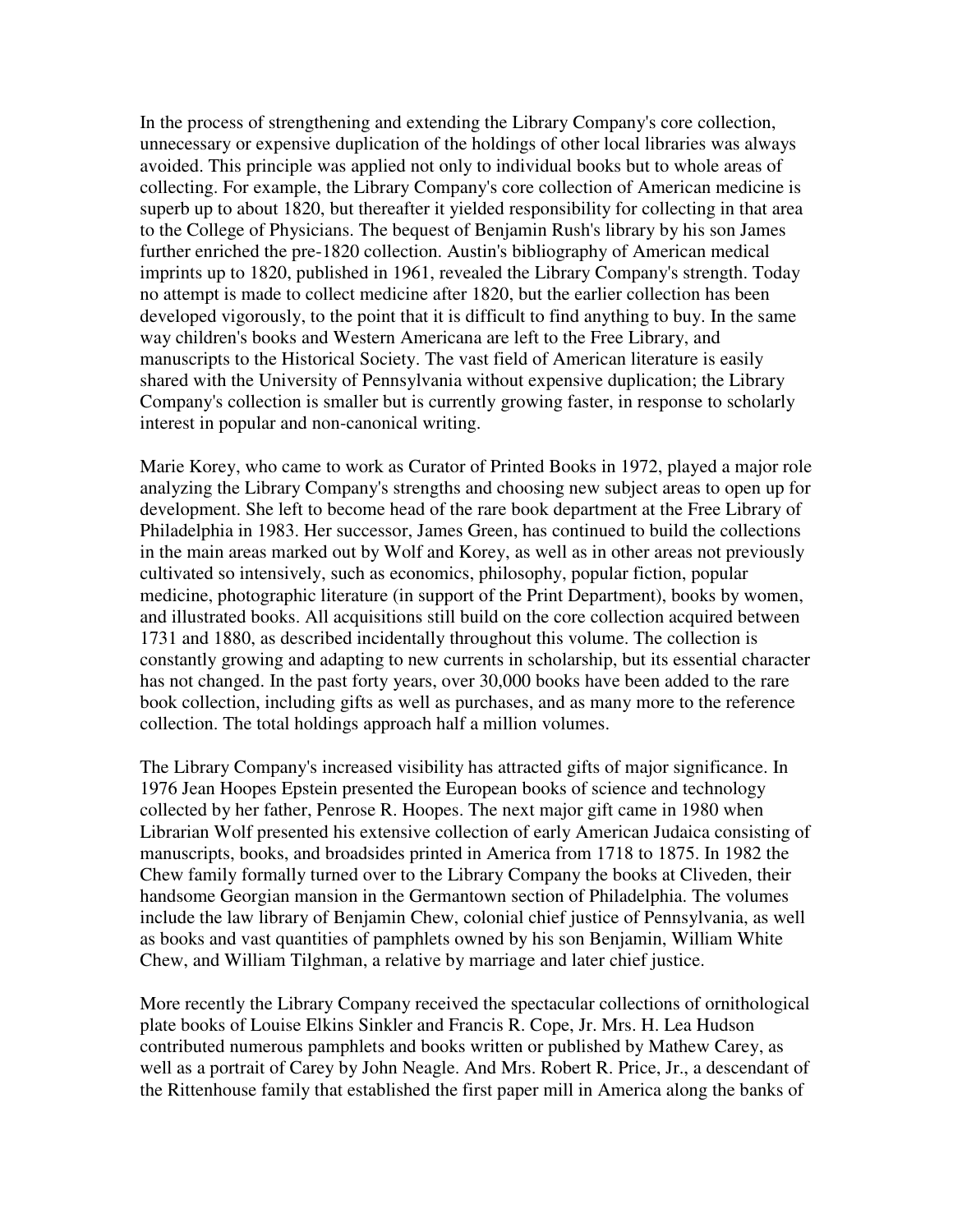Wissahickon Creek near Germantown in 1690, presented to the Library Company the archive documenting that early industry.

Important collections have also arrived as long-term deposits by institutions that recognize the Library Company's ability to provide care for such collections. Among those deposits are the historical libraries of Christ Church, St. Peter's Church, Girard College, and the Wagner Free Institute of Science.

The move to the spacious, pleasant quarters of the new Ridgway Library proved fruitful for the print collection of the Library Company as well. With the appointment of Stefanie A. Munsing as curator of prints in 1971, the Print Department was born and quickly became a center of activity. A vast task faced the new curator of reorganizing and cataloguing the accumulation of Philadelphia views, portraits, American political cartoons, and early photographs. When Munsing moved on to the print collections of the Library of Congress in 1975, Bernard Reilly moved from the Reading Room to the Print Department. It was during his tenure and due to his initiative that the Library Company's remarkable collection of nineteenth-century Philadelphia photographs began to be appreciated.

In 1977, when the Library of Congress lured Reilly away, Kenneth Finkel took over the Print Department. Under his aggressive and imaginative curatorship from 1977 to 1994 the collection increased at a phenomenal rate. With the exhibition and simultaneous publication in 1980 of Nineteenth-Century Photography in Philadelphia, the Print Department became the center for the study of early photography in Philadelphia. A massive archive of photographic negatives and manuscript notebooks of pioneer aerial photographer William Nicholson Jennings was brought together in the Library Company in two separate purchases in 1978 and 1981. Miss Elizabeth G. Coates generously donated seven motion studies by Thomas Eakins in 1982. A substantial portion of the work of painter-photographer George Bacon Wood, a contemporary of Eakins, came as the gift of his granddaughter, Elsie Wood Harmon, the same year. Through the generosity of Wawa, Inc. and its president, Richard D. Wood, Jr., twenty-eight daguerreotype portraits by some of the city's leading photographers were acquired. The Library Company had much to celebrate in the 1983 exhibition and catalogue, Philadelphia ReVisions. As a direct result of ReVisions, Virgil Kauffman gave a collection of almost 4,000 glass negatives, representing pictures taken in the Philadelphia area by his Aero Service Corporation.

Conservation of the ever-growing collections grew in importance over the years. A bindery was first set up at the Library Company in 1954 by the German master bookbinder Fritz Eberhardt to repair and rebind in chronological order the vast collection of pamphlet Americana. After Eberhardt left in 1957 to work on his own, Kaspar Reder was hired to continue the work. The care of the print collection was taken up in 1971 with the bindery staff working under the guidance of Curator of Prints Stefanie Munsing, who had some training in conservation from Winterthur. Under Chief of Conservation Jennifer Woods Rosner, who came to the Library Company in 1980, the staff has begun to move systematically through the entire rare book collection, and its range of treatments has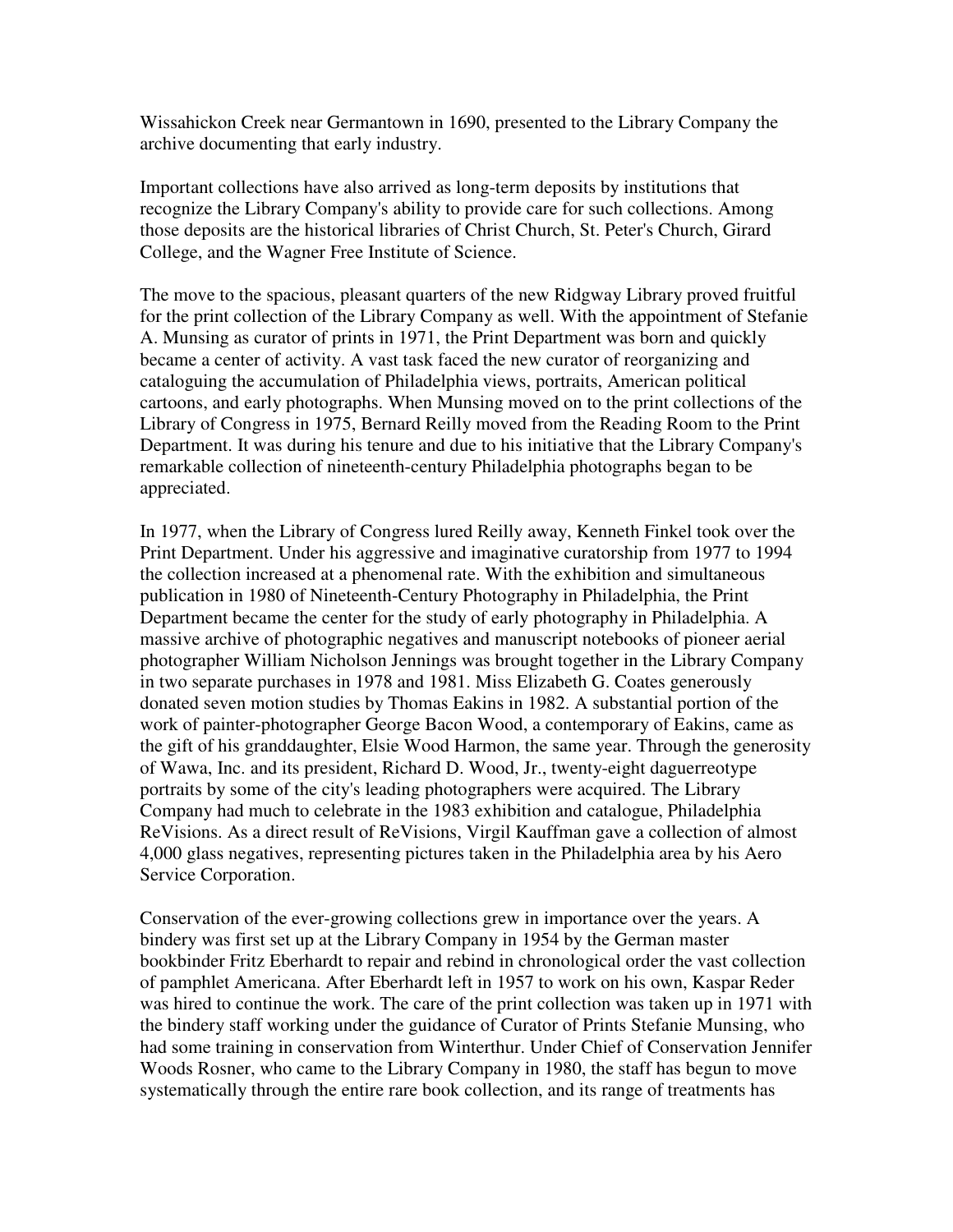widened to include making protective boxes, reattaching covers detached from leather bindings, repairing cloth bindings of the 19th century, and replacing old library bindings with new ones made of high-quality archival materials.

That exhibition program became more formalized with the move to Locust Street. Jointly with the Historical Society and the American Philosophical Society an exhibition was held during the Bicentennial year, A Rising People: The Founding of the United States, 1765-1789, drawing upon the resources of the three historic institutions. In 1983 Germantown and the Germans, a major exhibition and catalogue produced jointly by the Historical Society and the Library Company, celebrated the 300th anniversary of the founding of Germantown and the beginning of German settlement in America.

The climax of the new emphasis on exhibitions and public programs was the "Quarter of a Millennium" celebration in 1981, a symposium on "The Intellectual World of 1731" brought speakers not only from across the U.S. but from the People's Republic of China, West Germany, Italy, and England to bring to life the era in which the Library Company was born. Representatives from some thirty national and university libraries throughout the world that had been founded before 1731 attended the events as the guests of the Library Company, while a host of members and friends participated in the reception, lectures, lunches, and banquet dinner that made up the celebration. A superb exhibition and its magnificently produced catalogue displayed 255 books, manuscripts, maps, prints, drawings, paintings, and furniture selected from the Library Company's 250-year accumulation of riches.

Under the direction of Librarian Wolf the Library Company assumed a leading role in the cultural and intellectual community of Philadelphia and established a reputation of scholarly service both locally and internationally. Wolf often referred to himself as Dinosaurus Bibliothecarius, a librarian of an antediluvian genus now all but extinct. There were profound changes in the way libraries were run in the 1960s and 1970s, and the Library Company was independent enough to be able to pick and choose which trends to follow and which to ignore. Franklinian common sense, with a dash of thrift, was its guide, as befit a library struggling to be reborn. It remained, to use another Wolf metaphor, a mom-and-pop library with a supermarket stock.

Wolf retired at the end of 1984 and was succeeded by John C. Van Horne, who came to the Library Company from the American Philosophical Society, where he was an editor of The Papers of Benjamin Henry Latrobe. Under Van Horne's guidance the Library Company struck out in several new directions. It became a member of the Research Libraries Group and began the long and arduous task of recataloguing its rare book holdings into RLG's computerized bibliographical database, known and RLIN. The Library Company also began to attract more scholars to the collections by instituting an endowed research fellowship program in 1987 that provides modest stipends to enable graduate students and senior scholars to travel to Philadelphia to work in the Library Company. The Library Company also created a revolving Publication Fund that supports the publication of a variety of works, usually carrying the joint imprint of the Library Company and a commercial or university press co-publisher. These books are generally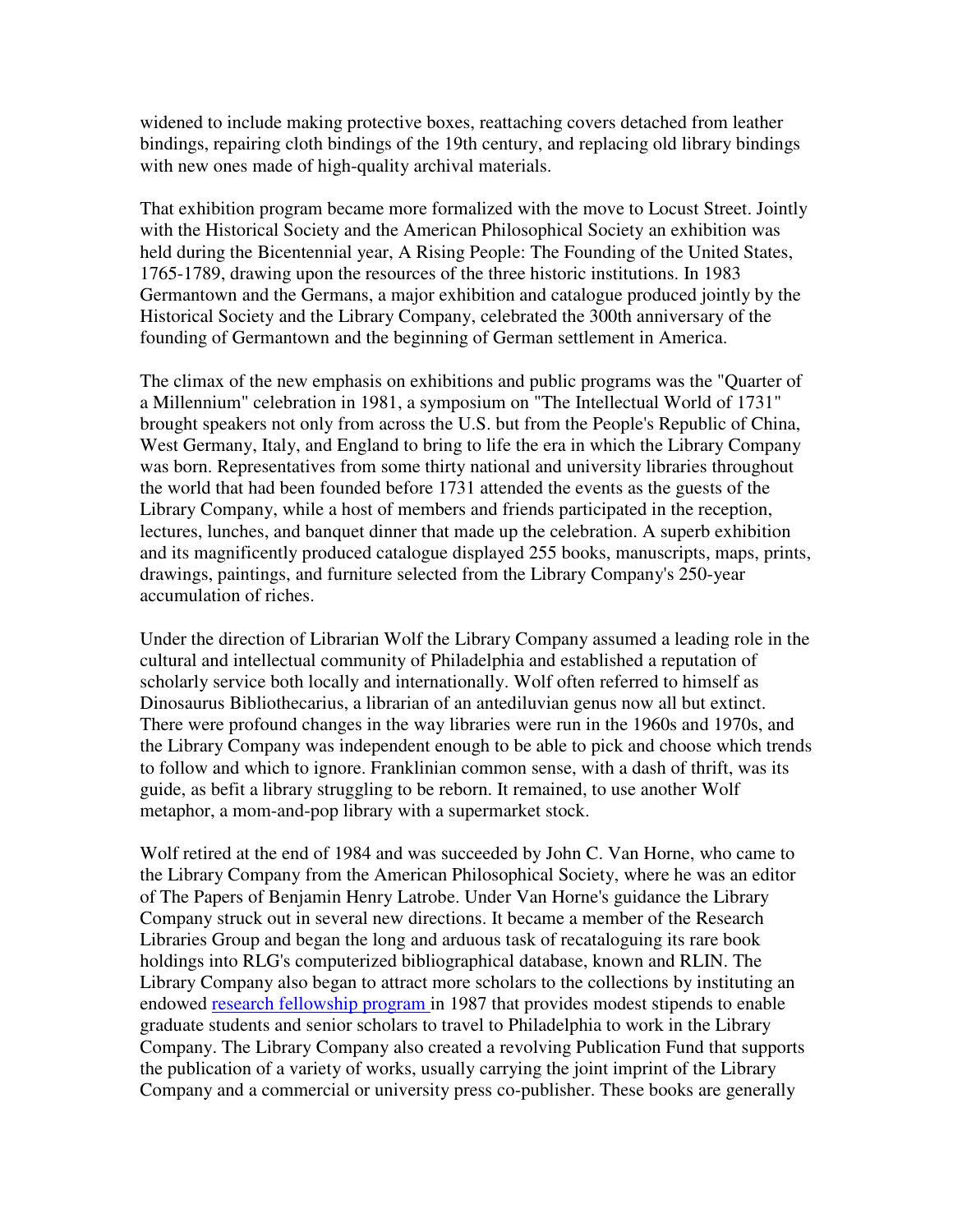based on the collections or relate to special projects or programs. For example, Cornell University Press published in 1994 THE ABOLITIONIST SISTERHOOD: WOMEN'S POLITICAL CULTURE IN ANTEBELLUM AMERICA, a collection of essays that grew out of a symposium on the Anti-Slavery Conventions of American Women of 1837- 1839; and Madison House published in 1995 The Library of William Byrd of Westover, a reconstruction of one of the greatest colonial American libraries based on a manuscript catalogue in the Library Company's collection. See our Publications web page for a complete list, prices, and order form.

Heeding Franklin's admonition to "join, or die," the Library Company has over the years confederated with many other institutions for various purposes. In 1972 the Library Company was one of the founding members of the Independent Research Libraries Association. Now a consortium of more than a dozen member institutions - such as the Huntington, Folger, Morgan, and Newberry Libraries and the American Antiquarian Society - IRLA brings its directors together each year to discuss the common problems and needs of independent, privately-supported research libraries, from fund raising and relationships with foundations and federal agencies to the conservation of library materials and the support of scholarship.

In 1985 the Library Company took a leading role in the formation of the Philadelphia Area Consortium of Special Collections Libraries. The first project of PACSCL was the ambitious 1988 exhibition Legacies of Genius: A Celebration of Philadelphia Libraries, which was displayed in the galleries of the Library Company and the Historical Society. This major exhibition featured treasures selected from the collections of the sixteen member institutions. PACSCL, at first an informal cooperative association, subsequently became a non-profit corporation with twenty member institutions and is engaged in various collaborative undertakings.

In the early 1990s a major renovation of the nearly thirty-year-old building took place. The Print Department, which had been expanded in 1984 to keep pace with the rapid growth of the collection, was again doubled in size. The Lazzarini statue of Franklin was restored and once again became part of the façade in a new glass-fronted, street-level niche. The lobby and Reading Room were revamped to make them more inviting. A firesuppression system and a new state-of-the-art security system were installed. Lastly, the nearly worn-out climate control system was largely replaced with equipment that will maintain constant temperature and humidity throughout the building reliably and economically. These changes in the physical plant will ensure the preservation and continued usefulness of the collections.

In the second half of the twentieth century, the Library Company has been utterly transformed from a dusty mausoleum filled with books that were deteriorating from heat, damp, and dust, to a busy and vital center for research and education of national importance. Attractively arranged exhibitions interpret different aspects of the collections to the general public in provocative ways. Frequent public programs and scholarly publications reach large audiences. The Reading Room is a comfortable and dynamic environment in which to conduct research. The staff shares its extensive knowledge of